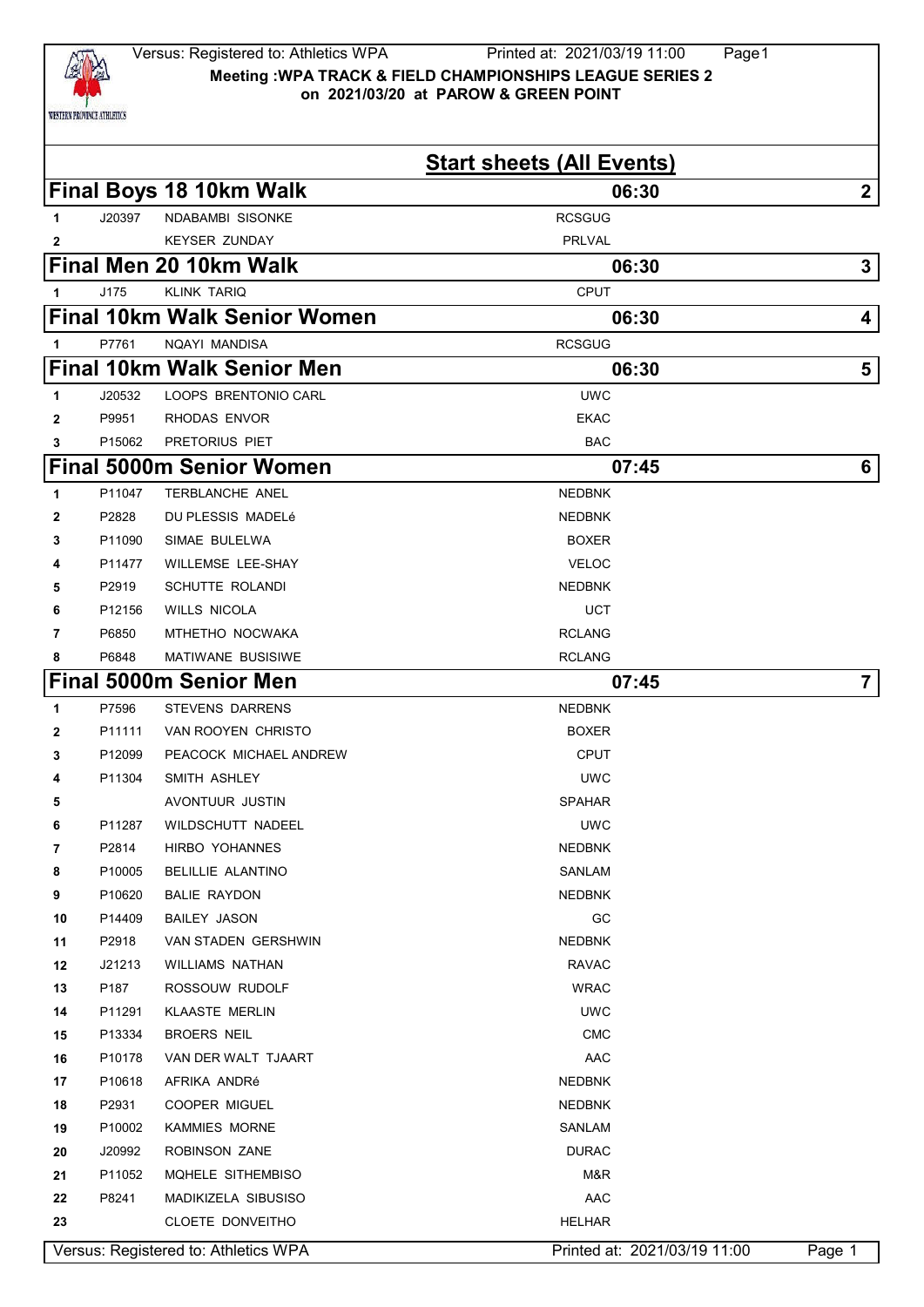

| 24           |        | MTYI ANATHI                           | <b>NEDBNK</b> |                 |
|--------------|--------|---------------------------------------|---------------|-----------------|
| 25           | P13665 | NYAUDE LOVEMORE                       | <b>SOMSTR</b> |                 |
| 26           | P11256 | <b>STRUIS THOMAS</b>                  | <b>UWC</b>    |                 |
| 27           |        | <b>FIGLAN THEMBELANI</b>              | <b>NEDBNK</b> |                 |
| 28           | P2900  | <b>CALOTHI GREG</b>                   | <b>NEDBNK</b> |                 |
| 29           |        | SHAYAMANO STAR                        | <b>NEDBNK</b> |                 |
| 30           | J20415 | CETYWAYO LETHU                        | <b>VOB</b>    |                 |
| 31           | P2206  | <b>MPADISANG MODISAOTSILE JACOBUS</b> | <b>MATIES</b> |                 |
| 32           |        | <b>CARELSE CRAIG</b>                  | <b>RAVAC</b>  |                 |
| 33           | J20603 | NONJIKO MZIWAMADODA                   | <b>CENTRL</b> |                 |
| 34           | P2930  | COOPER ANDREW                         | <b>NEDBNK</b> |                 |
|              |        | Final Women 20 5000m                  | 07:45         | 8 <sup>1</sup>  |
| 1            | P437   | JORDAAN ALMé                          | AA            |                 |
| $\mathbf{2}$ |        | HULLEY CHARLIE                        | <b>MILHS</b>  |                 |
|              |        | Final Men 20 5000m                    | 07:45         | 9 <sup>1</sup>  |
| 1            | J20358 | <b>FIACRE SHEMA</b>                   | <b>SPAHAR</b> |                 |
| $\mathbf{2}$ | J20663 | JALI AYANDA                           | <b>BOXER</b>  |                 |
| 3            |        | MILNER JULIAN                         | <b>DFM</b>    |                 |
| 4            | J20061 | <b>GORDON TYRONE</b>                  | EAC           |                 |
| 5            | J20382 | AYYOUB ELYAS                          | <b>VOB</b>    |                 |
| 6            |        | JANSEN JOHAGEN                        | <b>HELHAR</b> |                 |
|              |        | <b>Final Boys 16 TripleJump</b>       | 08:00         | 10 <sub>1</sub> |
| 1            | J20945 | RYAN KIRON                            | <b>TAC</b>    |                 |
|              |        | <b>Final Girls 16 TripleJump</b>      | 08:00         | 11              |
| 1            |        | <b>KATZ DEMI</b>                      | <b>REDTOK</b> |                 |
| $\mathbf{2}$ |        | OSONDO UDODILI                        | <b>MILHS</b>  |                 |
|              |        | <b>Final Girls 18 TripleJump</b>      | 08:00         | 12              |
| 1            | J20541 | LINKS DZITKA                          | <b>TAC</b>    |                 |
| $\mathbf{2}$ |        | JONATHAN AMY                          | <b>TAC</b>    |                 |
| 3            |        | ABBOTT LEA                            | <b>CURROD</b> |                 |
|              |        | <b>Final Women 20 TripleJump</b>      | 08:00         | 13              |
| 1            | P1835  | <b>VREY LARA</b>                      | <b>NBRC</b>   |                 |
| 2            |        | HICKMAN MIKAYLA                       | <b>BAC</b>    |                 |
| 3            |        | CHUKWUKA DEBORAH                      | <b>MILHS</b>  |                 |
| 4            | J20544 | LEWIS NABEELA                         | <b>TAC</b>    |                 |
| 5            | J20548 | <b>BOSHOFF MEGAN</b>                  | <b>TYGER</b>  |                 |
|              |        | <b>Final TripleJump Senior Women</b>  | 08:00         | 14              |
|              |        |                                       |               |                 |
|              |        | <b>Final Boys 16 HighJump</b>         | 08:00         | 15              |
| 1            |        | <b>GERTSE ZAC</b>                     | <b>PORTHS</b> |                 |
|              |        | <b>Final Boys 18 HighJump</b>         | 08:00         | 16              |
| 1            |        | <b>GOUWS CHRISTOPHER</b>              | <b>PRLVAL</b> |                 |
| $\mathbf{2}$ |        | KOTZE WARRICK                         | <b>MBSHS</b>  |                 |
| 3            | J21115 | CONSTANT JUNAID                       | <b>ITHEKO</b> |                 |
|              |        |                                       |               |                 |

 WILLEMSE LEHAN **VELOC** Versus: Registered to: Athletics WPA Printed at: 2021/03/19 11:00 Page 2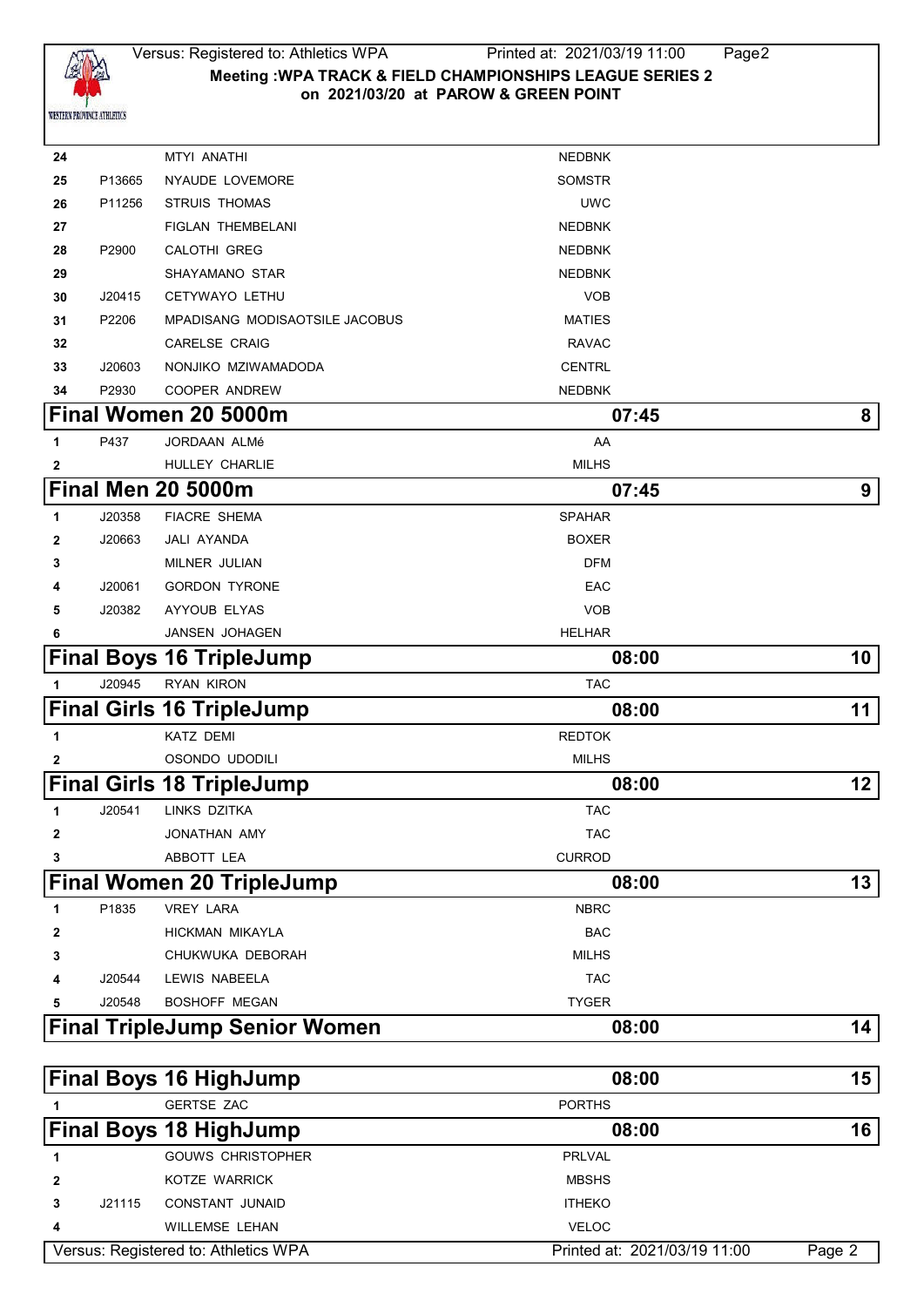

## Versus: Registered to: Athletics WPA Printed at: 2021/03/19 11:00 Page3 **Meeting :WPA TRACK & FIELD CHAMPIONSHIPS LEAGUE SERIES 2 on 2021/03/20 at PAROW & GREEN POINT**

| 5            | J20464 | <b>SASSMAN CAMERON</b>               | <b>MPT</b>                   |        |
|--------------|--------|--------------------------------------|------------------------------|--------|
| 6            | J89    | ROSSOUW JACQUES                      | <b>PBHS</b>                  |        |
|              |        | <b>Final Men 20 HighJump</b>         | 08:00                        | 17     |
| 1            |        | PELSTON JAYDEN                       | <b>PORTHS</b>                |        |
| 2            |        | SMAL AZHAR                           | <b>STLBHS</b>                |        |
| 3            |        | <b>BEZUIDENHOUT NOAH</b>             | <b>FAIRM</b>                 |        |
|              |        | <b>Final HighJump Senior Men</b>     | 08:00                        | 18     |
| 1            | P6692  | <b>BREDEVELDT NEAL</b>               | <b>TAC</b>                   |        |
| 2            | J20477 | MUSAMBIDZI COSTODIO                  | <b>MPT</b>                   |        |
| 3            | J20174 | MANASSA MIKHAIL                      | <b>ULTRA</b>                 |        |
|              |        | Final Girls 16 3000m                 | 08:15                        | 19     |
| 1            |        | TULIS LEONA                          | PRLVAL                       |        |
| $\mathbf{2}$ |        | MCMULLIN CHENé                       | <b>STLBHS</b>                |        |
| 3            |        | <b>TAYLOR GRACE</b>                  | PRLVAL                       |        |
| 4            |        | VAN RENSBURG MELISSSA                | <b>STLBHS</b>                |        |
|              |        | Final Girls 18 3000m                 | 08:15                        | 20     |
| 1            | J21033 | <b>JACK ASHA</b>                     | <b>MILHS</b>                 |        |
| 2            |        | <b>CILLIERS MARIETJIE</b>            | PRLVAL                       |        |
| 3            |        | <b>GELDENHUYS ANELIS</b>             | <b>DFM</b>                   |        |
| 4            | J20396 | <b>MRWEBI NANDE</b>                  | <b>RCSGUG</b>                |        |
| 5            |        | PHILLIPPS KATIE                      | <b>BOXFAR</b>                |        |
|              |        | Final Women 20 3000m                 | 08:15                        | 21     |
| 1            | P437   | JORDAAN ALMé                         | AA                           |        |
| $\mathbf{2}$ | J20483 | ABOUZAID LAILA                       | <b>NEDBNK</b>                |        |
|              |        | <b>Final Boys 16 3000m</b>           | 08:30                        | 22     |
| 1            | J20864 | PEARCE RENALDO                       | <b>MELKAC</b>                |        |
| 2            |        | <b>JOHNSON JAMIAL</b>                | <b>PRLVAL</b>                |        |
| 3            | P1776  | <b>VREY NICOLAS CHRISTO</b>          | <b>NBRC</b>                  |        |
| 4            |        | <b>SCHUMANN CONNOR</b>               | <b>RALIMS</b>                |        |
| 5            | J20291 | <b>CIMANI MSINDISI</b>               | <b>VOB</b>                   |        |
| 6            |        | DE JAGER DAVID                       | PRLVAL                       |        |
|              |        | Final Boys 18 3000m                  | 08:30                        | 23     |
| 1            | J20290 | MAKHONXA UZUKHANYE                   | <b>VOB</b>                   |        |
| 2            |        | <b>STRYDOM PAUL</b>                  | PRLVAL                       |        |
| 3            | J20984 | DANIELS KEAGAN                       | <b>DURAC</b>                 |        |
| 4            | J21233 | MARUVE TADUWANASHE                   | CAPAC                        |        |
| 5            | J20668 | JOSHUA JODY                          | <b>UWC</b>                   |        |
| 6            | P2924  | <b>MBALI ERIC NTLANTLA</b>           | <b>NEDBNK</b>                |        |
| 7            | J20387 | MCWABENI AVELA                       | <b>RCSGUG</b>                |        |
| 8            |        | <b>WILLIAMS UGANDRIC</b>             | <b>BOTAC</b>                 |        |
|              |        | <b>Final Men 20 3000m</b>            | 08:30                        | 24     |
| 1            | J20382 | AYYOUB ELYAS                         | <b>VOB</b>                   |        |
| $\mathbf{2}$ | J21098 | DAVIDSON ROBERT                      | <b>VOB</b>                   |        |
| 3            |        | JANSEN JOHAGEN                       | <b>HELHAR</b>                |        |
| 4            | J20779 | <b>MAKIBI THEMBE</b>                 | <b>VOB</b>                   |        |
|              |        | Versus: Registered to: Athletics WPA | Printed at: 2021/03/19 11:00 | Page 3 |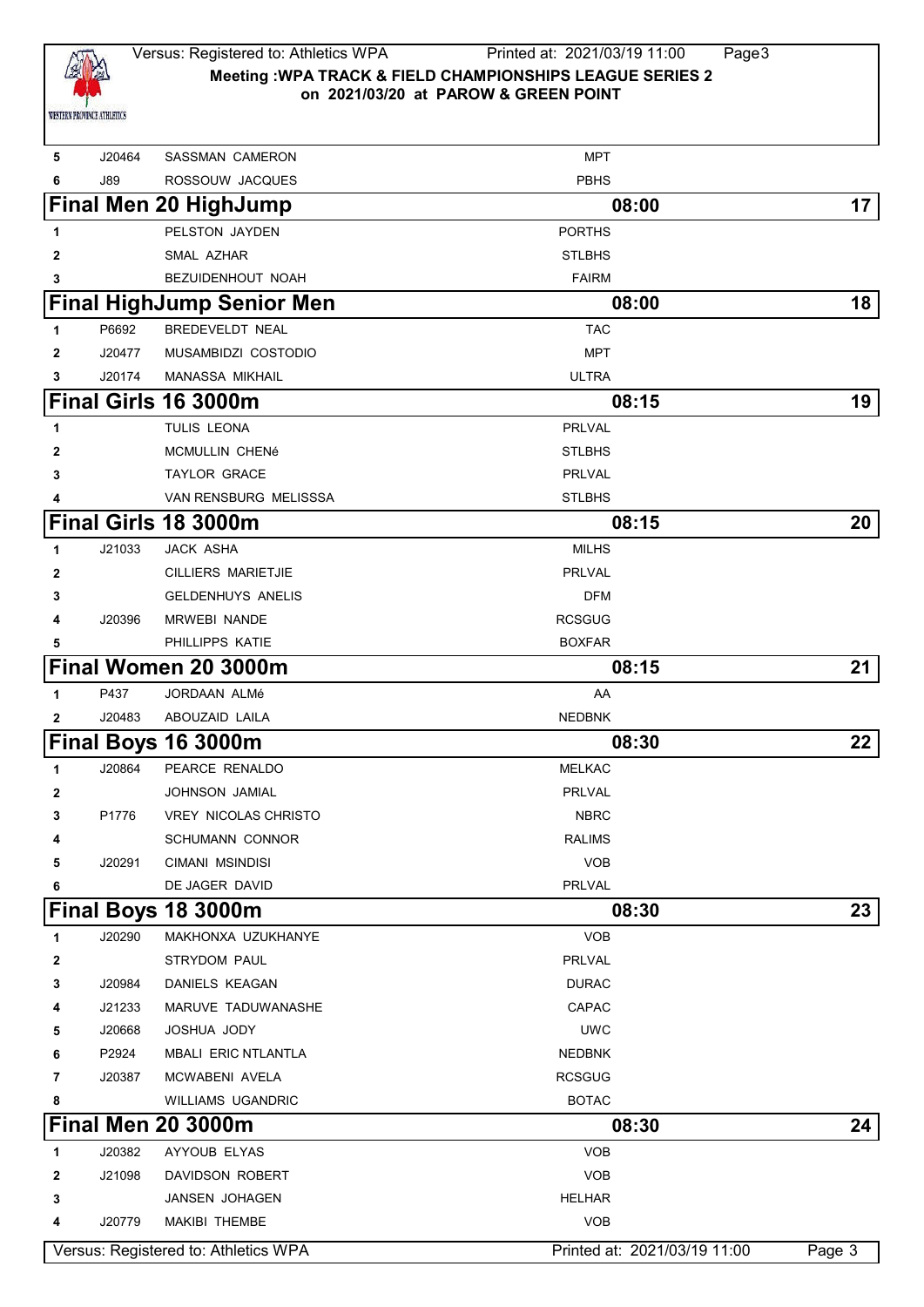

JACK NAEEM

 J20754 SOLOMONS JADEN **ITHEKO**  CILLIERS CHRISTO PRLVAL ACKERMANN SEBASTIAAN BAC ROCHERT CALEB **PORTHS HENDRICKS CAYDEN PORTHS** 

**Final 1 of 2 Boys 16 300m Hurdles 09:00 25**

| -8             | <b>JACK NAEEM</b>                  | <b>ITHEKO</b> |    |
|----------------|------------------------------------|---------------|----|
|                | Final 2 of 2 Boys 16 300m Hurdles  | 09:00         | 25 |
| $\mathbf{3}$   | <b>HASSEN NIAZ</b>                 | <b>TAC</b>    |    |
| 4              | BOTHMA BRANDON-LEIGH               | <b>UWC</b>    |    |
| 5              | SALIE CJAY                         | <b>PORTHS</b> |    |
| 6              | <b>GERTSE LIAM</b>                 | <b>ITHEKO</b> |    |
| $\overline{7}$ | PETERSEN RIYAAZ                    | <b>ITHEKO</b> |    |
|                | Final 1 of 2 Girls 16 300m Hurdles | 09:10         | 26 |
| 3              | J21051<br>OBERHOLZER LANA          | <b>BAC</b>    |    |
| 4              | SMITH ELZAAN                       | <b>BELHS</b>  |    |
|                |                                    |               |    |

|                |        | <b>Final Women 20 400m Hurdles</b> | 09:20         | 28 |
|----------------|--------|------------------------------------|---------------|----|
| 6              |        | <b>BOSMAN ANKIA</b>                | <b>BAC</b>    |    |
| 5              | J21238 | <b>MULLER MARICHÉL</b>             | <b>BAC</b>    |    |
| 4              | J20095 | THERON ALET                        | <b>BAC</b>    |    |
|                |        | <b>Final Girls 18 400m Hurdles</b> | 09:20         | 27 |
| 7              |        | <b>ROTHMAN SYDNEY</b>              | <b>TAC</b>    |    |
| 6              |        | <b>ROSE NINA</b>                   | <b>STLBHS</b> |    |
| 5              |        | <b>GROBLER LEANDRA</b>             | <b>BAC</b>    |    |
| 4              |        | SLABBERT LIZAAN                    | <b>PRLVAL</b> |    |
| 3              |        | <b>MARITZ CAYLEY</b>               | <b>MBSHS</b>  |    |
|                |        | Final 2 of 2 Girls 16 300m Hurdles | 09:10         | 26 |
| $\overline{7}$ |        | TEN CATE AMY                       | <b>BAC</b>    |    |
| 6              |        | <b>KOEN CAMERON</b>                | <b>MBSHS</b>  |    |
| 5              |        | <b>SOLOMON BIANCA</b>              | <b>PORTHS</b> |    |
| 4              |        | SMITH ELZAAN                       | <b>BELHS</b>  |    |
| 3              | J21051 | <b>OBERHOLZER LANA</b>             | <b>BAC</b>    |    |
|                |        | Final 1 of 2 Girls 16 300m Hurdles | 09:10         | 26 |
| 7              |        | PETERSEN RIYAAZ                    | <b>ITHEKO</b> |    |
| 6              |        | <b>GERTSE LIAM</b>                 | <b>ITHEKO</b> |    |
| 5              |        | SALIE CJAY                         | <b>PORTHS</b> |    |

|        |                                        |             | -- |
|--------|----------------------------------------|-------------|----|
| J20948 | SCHIPPERS STEPHANIE                    | <b>BAC</b>  |    |
|        | HEERINK VAN BREDA ALEXANDRA            | <b>PBHS</b> |    |
|        | <b>Final 400m Hurdles Senior Women</b> | 09:20       | 29 |

|              |         | <b>Final Boys 18 400m Hurdles</b>    | 09:30                        | 30     |
|--------------|---------|--------------------------------------|------------------------------|--------|
| 3            | J21115  | <b>CONSTANT JUNAID</b>               | <b>ITHEKO</b>                |        |
| 4            |         | FIPAZA MVELO                         | <b>TAC</b>                   |        |
| 5            | J206659 | ISMAIL MUJAAHID                      | <b>ITHEKO</b>                |        |
| 6            | J21048  | LOMBAART DUWAYNE                     | <b>UWC</b>                   |        |
| 7            | J21082  | KOTZE ETHAN                          | <b>TAC</b>                   |        |
|              |         | <b>Final Boys 16 LongJump</b>        | 09:30                        | 31     |
| 1            | J20157  | <b>MALLUM SAEED</b>                  | <b>ULTRA</b>                 |        |
| $\mathbf{2}$ |         | PETERSEN TYLER MIKYLE                | <b>TYGHS</b>                 |        |
| 3            | J20177  | HAJWANI YAASEEN                      | <b>ULTRA</b>                 |        |
| 4            | J428    | <b>VON DER HEDEN DANIEL</b>          | AA                           |        |
|              |         | Versus: Registered to: Athletics WPA | Printed at: 2021/03/19 11:00 | Page 4 |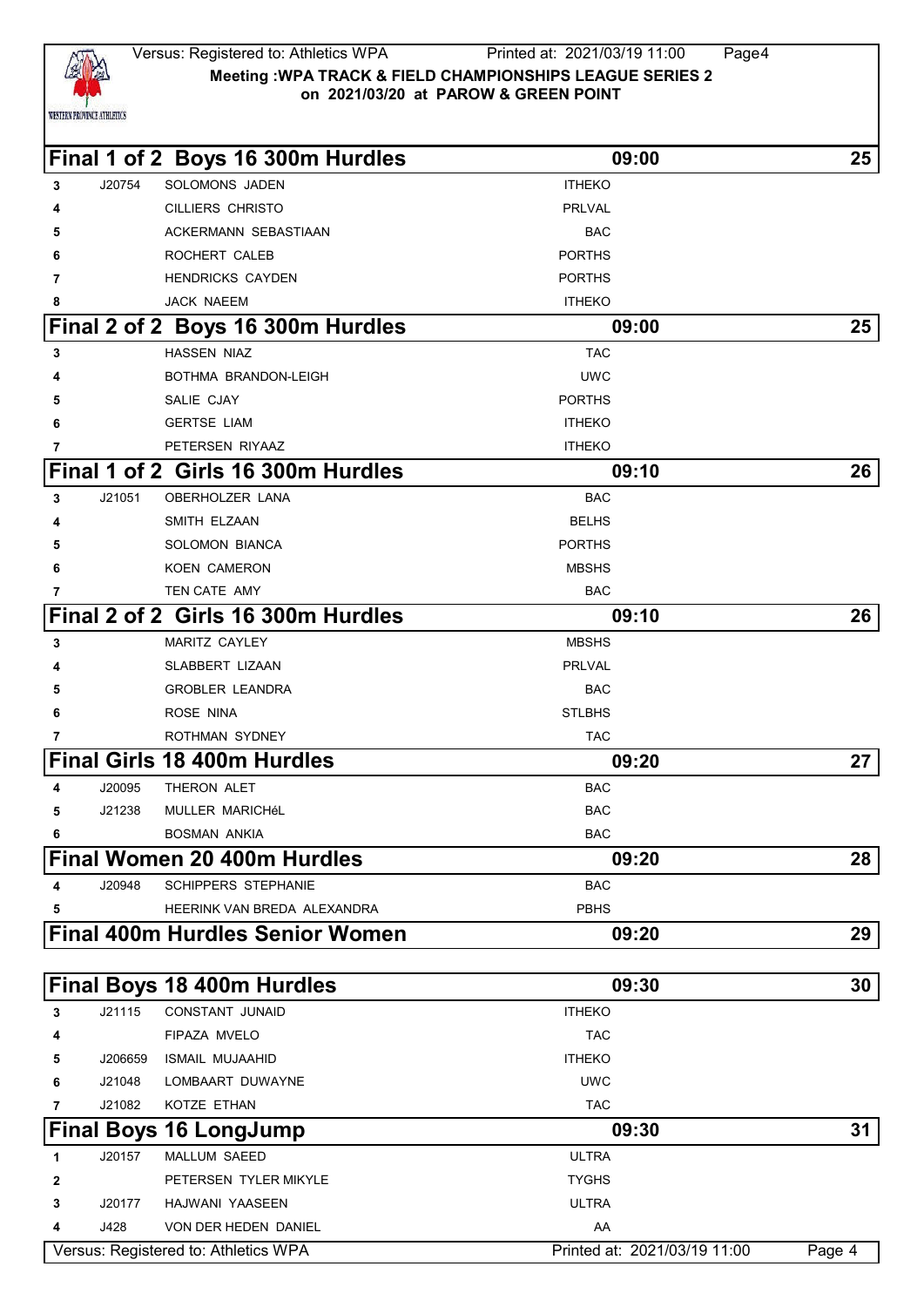

# Versus: Registered to: Athletics WPA Printed at: 2021/03/19 11:00 Page5 **Meeting :WPA TRACK & FIELD CHAMPIONSHIPS LEAGUE SERIES 2 on 2021/03/20 at PAROW & GREEN POINT**

| 5            | J20150 | JACOBS FURQAAN                       | <b>ULTRA</b>  |    |
|--------------|--------|--------------------------------------|---------------|----|
| 6            |        | <b>HENDRICKS NA'EEM</b>              | <b>PLUMHS</b> |    |
| 7            | J20945 | <b>RYAN KIRON</b>                    | <b>TAC</b>    |    |
| 8            |        | SIMON HILTON                         | <b>BOTAC</b>  |    |
| 9            |        | STEYN ZINEDINE                       | <b>PORTHS</b> |    |
|              |        | <b>Final Boys 18 LongJump</b>        | 09:30         | 32 |
| 1            |        | THOMAS JOSHUA                        | <b>BAC</b>    |    |
| 2            |        | HAHN BORNBRIGHT                      | <b>MBSHS</b>  |    |
| 3            | J21082 | KOTZE ETHAN                          | <b>TAC</b>    |    |
| 4            | J21054 | TSHANGANA YANDA                      | MPT           |    |
| 5            | J20162 | <b>ISAACS ZAYD</b>                   | <b>ULTRA</b>  |    |
| 6            |        | KINNEAR NOAH                         | <b>CURROD</b> |    |
| 7            |        | <b>GOUWS CHRISTOPHER</b>             | <b>PRLVAL</b> |    |
| 8            | J20464 | SASSMAN CAMERON                      | MPT           |    |
| 9            |        | <b>BLANKERBERG MONTELL</b>           | <b>MBSHS</b>  |    |
| 10           | J20464 | * CAMERON                            | <b>MPT</b>    |    |
| 11           |        | <b>BOYES COLE</b>                    | <b>VELOC</b>  |    |
| 12           |        | THOMAS JEVON LEE                     | <b>VELOC</b>  |    |
| 13           |        | MOSES JORDAN                         | <b>PLUMHS</b> |    |
|              |        | <b>Final Men 20 LongJump</b>         | 09:30         | 33 |
| 1            |        | MARUFU PRIDE                         | <b>MILHS</b>  |    |
| $\mathbf{2}$ | J20147 | TITO ISMA-EEL                        | <b>UWC</b>    |    |
| 3            | J20735 | PAWANDIWA TATENDA                    | <b>EKAC</b>   |    |
| 4            |        | LANDERS JOSH                         | <b>TAC</b>    |    |
| 5            |        | <b>TAYLOR JOSIAH</b>                 | <b>BAC</b>    |    |
| 6            | J20152 | CASSIEM JAWAAD                       | <b>ULTRA</b>  |    |
| 7            |        | MBOMBO SHAGUY                        | <b>PLUMHS</b> |    |
| 8            |        | DAMON ARI-EL                         | <b>MBSHS</b>  |    |
|              |        | <b>Final LongJump Senior Men</b>     | 09:30         | 34 |
| 1            | J20174 | MANASSA MIKHAIL                      | <b>ULTRA</b>  |    |
| 2            | P10586 | DEAN JOHN                            | <b>EKAC</b>   |    |
| 3            | J20477 | MUSAMBIDZI COSTODIO                  | <b>MPT</b>    |    |
| 4            | P11266 | SASMAN BEVAN                         | <b>UWC</b>    |    |
| 5            | P12259 | BALOYI NEO                           | <b>UCT</b>    |    |
| 6            | P1     | MHLONGO MPUMELELO                    | <b>UCT</b>    |    |
|              |        | Final Men 20 400m Hurdles            | 09:40         | 35 |
| 4            | J20115 | <b>FIELIES JEMYLE</b>                | <b>VELOC</b>  |    |
| 5            |        | STIGLINGH KYLE                       | <b>BELHS</b>  |    |
| 6            |        | <b>BROWN DARREN</b>                  | <b>VELOC</b>  |    |
|              |        | <b>Final 400m Hurdles Senior Men</b> | 09:40         | 36 |
| 3            | P15576 | VAN SCHALKWYK JEAN-JACQUES           | <b>BAC</b>    |    |
| 4            | P11218 | <b>JOSHUA NURDEEN</b>                | <b>UWC</b>    |    |
| 5            |        | KANNEMEYER REINHOLDT                 | <b>HELHAR</b> |    |
| 6            |        | SOLOMONS TAARIQ                      | <b>BAC</b>    |    |
|              |        |                                      |               |    |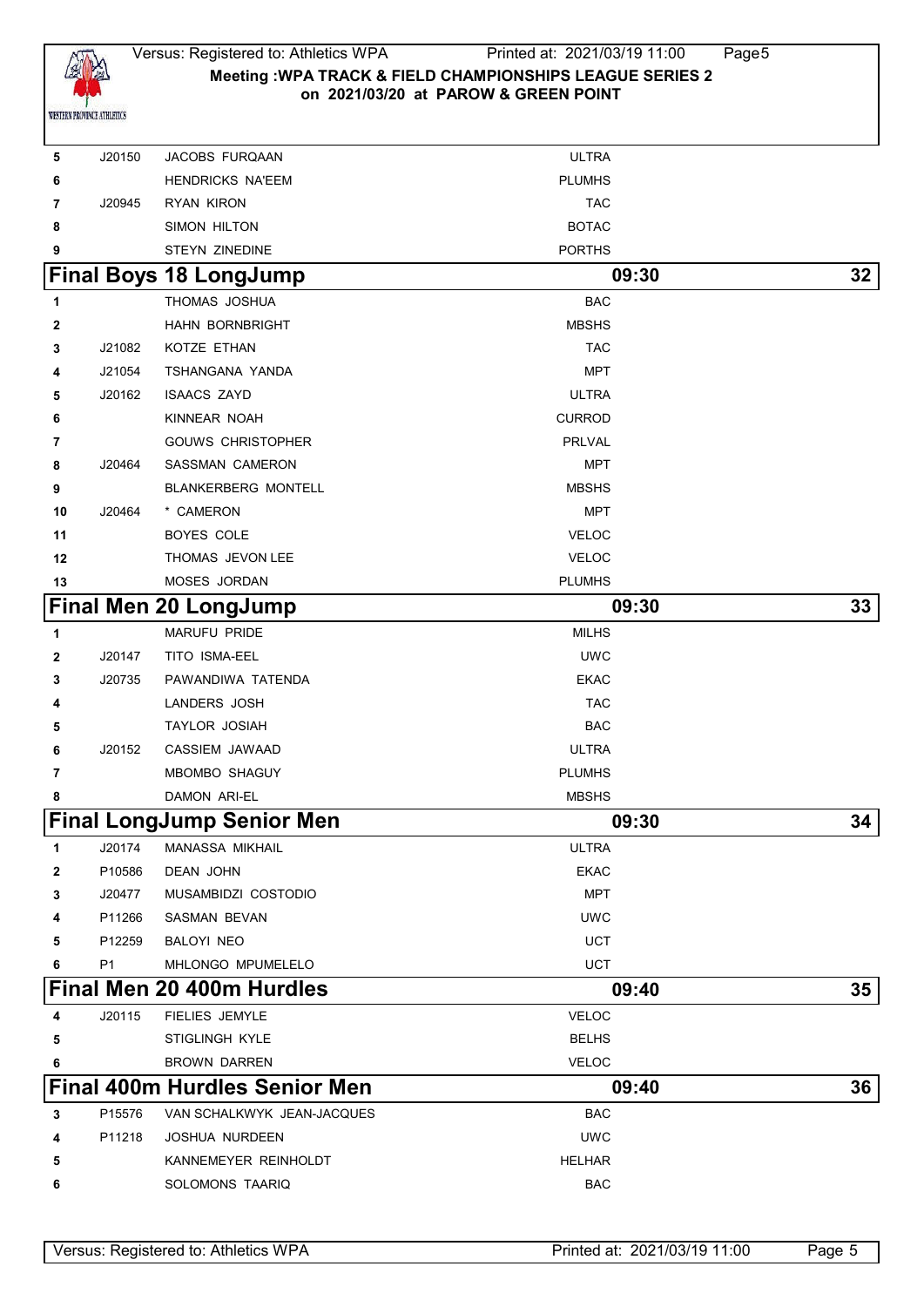

#### Versus: Registered to: Athletics WPA Printed at: 2021/03/19 11:01 Page6 **Meeting :WPA TRACK & FIELD CHAMPIONSHIPS LEAGUE SERIES 2 on 2021/03/20 at PAROW & GREEN POINT**

| the control of the control of the con- |  |  |
|----------------------------------------|--|--|
|                                        |  |  |

|              |                 | Final 1 of 2 Girls 16 400m           | 09:50                        | 37     |
|--------------|-----------------|--------------------------------------|------------------------------|--------|
| 3            | J20151          | <b>CROUS QAADIRAH</b>                | <b>ULTRA</b>                 |        |
| 4            |                 | PIENAAR MARLI                        | <b>STLBHS</b>                |        |
| 5            | J20416          | DUMEZWENI SINESIPHO                  | <b>VOB</b>                   |        |
| 6            | J21245          | AUCAMP MILA                          | <b>BAC</b>                   |        |
| 7            |                 | DU BRUYN KYLIE                       | <b>TAC</b>                   |        |
|              |                 | <b>Final 2 of 2 Girls 16 400m</b>    | 09:50                        | 37     |
| 3            |                 | <b>FOURIE MIECKE</b>                 | <b>PRLVAL</b>                |        |
| 4            | J21246          | <b>NEL MARNE</b>                     | <b>BAC</b>                   |        |
| 5            |                 | DAVIDS BRIDGET TANYA                 | <b>BOTAC</b>                 |        |
| 6            |                 | <b>GENNARAKIS CHRISTIANA</b>         | <b>CURROD</b>                |        |
|              |                 | <b>Final Girls 16 HighJump</b>       | 10:00                        | 38     |
| 1            |                 | ROTHMAN SYDNEY                       | <b>TAC</b>                   |        |
|              |                 | <b>Final Girls 18 HighJump</b>       | 10:00                        | 39     |
| 1            |                 | ABRAHAMS ISABELLA                    | <b>FAIRM</b>                 |        |
| 2            |                 | LUYT HANNAH                          | <b>MBSHS</b>                 |        |
| 3            |                 | <b>PARRIS ANITA</b>                  | <b>FAIRM</b>                 |        |
| 4            | J21238          | MULLER MARICHéL                      | <b>BAC</b>                   |        |
| 5            | J20634          | ESTERHUYSEN ANJA                     | <b>BAC</b>                   |        |
| 6            | J20840          | AMOO RIYANA                          | <b>ITHEKO</b>                |        |
| 7            |                 | ABRAHAMS ISABELLA                    | <b>TAC</b>                   |        |
|              |                 | <b>Final Women 20 HighJump</b>       | 10:00                        | 40     |
| 1            |                 | NEL ZANé                             | <b>TYGHS</b>                 |        |
|              |                 | <b>Final HighJump Senior Women</b>   | 10:00                        | 41     |
| 1            | J20130          | DONOUGH AMEERAH                      | <b>UWC</b>                   |        |
| 2            | P <sub>14</sub> | KING GERALDINE                       | <b>UWC</b>                   |        |
|              |                 | Final 1 of 2 Boys 16 400m            | 10:00                        | 42     |
| $\mathbf{2}$ |                 | ADAMS JADEN                          | <b>PORTHS</b>                |        |
| З            | J21236          | BRUINERS RHUWAIDIN ETHAN             | <b>BAC</b>                   |        |
| 4            |                 | SMITH REUBEN                         | <b>BOXFAR</b>                |        |
| 5            |                 | <b>LAMONT REECE</b>                  | <b>PORTHS</b>                |        |
| 6            | J20658          | LINEVILLE DYLAN                      | <b>ITHEKO</b>                |        |
| 7            |                 | SAMUELS WADE                         | <b>TYGHS</b>                 |        |
| 8            |                 | <b>HASSEN NIAZ</b>                   | <b>TAC</b>                   |        |
|              |                 | Final 2 of 2 Boys 16 400m            | 10:00                        | 42     |
| 3            |                 | CERES ABDUL QAADIER                  | <b>ITHEKO</b>                |        |
|              |                 | <b>MARTIN LUKE</b>                   | <b>TYGHS</b>                 |        |
| 5            |                 | SIMON HILTON                         | <b>BOTAC</b>                 |        |
| 6            | J21235          | BRUINERS RHUWAILIN NESTA             | <b>BAC</b>                   |        |
| 7            |                 | MONG OWEN                            | <b>MILHS</b>                 |        |
| 8            |                 | SOMANA SIBUSISO                      | <b>TYGHS</b>                 |        |
|              |                 | <b>Final 1 of 2 Girls 18 400m</b>    | 10:10                        | 43     |
| 3            | J21152          | <b>VEITCH CAMILLA</b>                | <b>BOXFAR</b>                |        |
| 4            | J20095          | THERON ALET                          | <b>BAC</b>                   |        |
| 5            |                 | CLOETE REIGN-ANTOINETTE              | <b>PNAC</b>                  |        |
|              |                 | Versus: Registered to: Athletics WPA | Printed at: 2021/03/19 11:01 | Page 6 |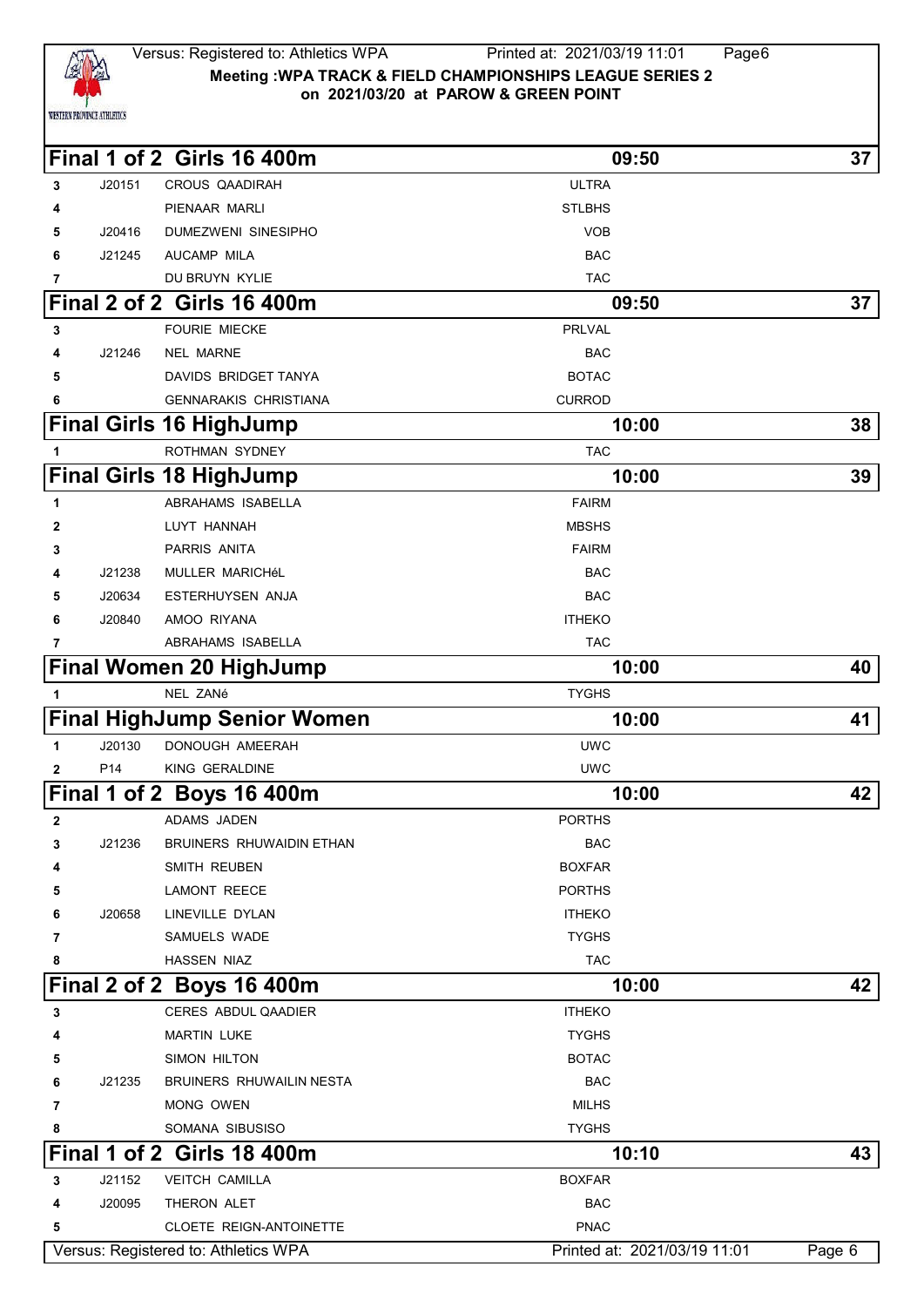

## Versus: Registered to: Athletics WPA Printed at: 2021/03/19 11:01 Page7 **Meeting :WPA TRACK & FIELD CHAMPIONSHIPS LEAGUE SERIES 2 on 2021/03/20 at PAROW & GREEN POINT**

| 6            |        | <b>APRIL MIAH</b>                    | <b>MILHS</b>                 |        |
|--------------|--------|--------------------------------------|------------------------------|--------|
| 7            |        | ZGERSKI AVA                          | <b>MILHS</b>                 |        |
|              |        | <b>Final 2 of 2 Girls 18 400m</b>    | 10:10                        | 43     |
| 3            | J20640 | STEENKAMP ALLISON                    | EAC                          |        |
| 4            |        | APRIL TYLOR                          | <b>MILHS</b>                 |        |
| 5            | J20270 | VAN DER MERWE ISOBELLA               | <b>BAC</b>                   |        |
| 6            | P11698 | JENNIKER COURTNEY                    | <b>ULTRA</b>                 |        |
| 7            |        | TERBLANCHE CHLOE                     | <b>MILHS</b>                 |        |
|              |        | Final 1 of 3 Boys 18 400m            | 10:20                        | 44     |
| $\mathbf{2}$ |        | <b>HAHN BORNBRIGHT</b>               | <b>MBSHS</b>                 |        |
| 3            | P12111 | <b>BOSH DAMIAN</b>                   | <b>CPUT</b>                  |        |
| 4            |        | THOMAS JEVON LEE                     | <b>VELOC</b>                 |        |
| 5            |        | <b>JURD REECE</b>                    | <b>TYGHS</b>                 |        |
| 6            |        | <b>NEL MITCHELL</b>                  | <b>MBSHS</b>                 |        |
| 7            | J21082 | KOTZE ETHAN                          | <b>TAC</b>                   |        |
| 8            | J21049 | LAKAY XAVIER                         | <b>UWC</b>                   |        |
|              |        | Final 2 of 3 Boys 18 400m            | 10:20                        | 44     |
| 2            |        | THOMAS JOSHUA                        | <b>BAC</b>                   |        |
| 3            |        | <b>GOUWS CHRISTOPHER</b>             | <b>PRLVAL</b>                |        |
| 4            | J20464 | <b>SASSMAN CAMERON</b>               | <b>MPT</b>                   |        |
| 5            |        | NEL JACK                             | <b>MBSHS</b>                 |        |
| 6            |        | * ZANE                               | <b>BAC</b>                   |        |
| 7            | J20775 | <b>SCHROEDER CHAD</b>                | <b>TAC</b>                   |        |
| 8            | J20064 | WAKEFIELD JUNAUDE                    | EAC                          |        |
|              |        | Final 3 of 3 Boys 18 400m            | 10:20                        | 44     |
| 3            | J2040  | OTITOOLA OLUWAFIKAYO                 | <b>MPT</b>                   |        |
| 4            | J20065 | NEFDT ROMANI                         | EAC                          |        |
| 5            |        | <b>HAWES ZAC</b>                     | <b>MBSHS</b>                 |        |
| 6            |        | KABUNA MUANZA                        | <b>CAPAC</b>                 |        |
| 7            | J20441 | ANDREWS ROMEO                        | <b>VELOC</b>                 |        |
| 8            |        | PERRANG CALEB                        | <b>UWC</b>                   |        |
|              |        | Final Women 20 400m                  | 10:30                        | 45     |
| 4            | J20389 | MALOYI LESEDI                        | <b>RCSGUG</b>                |        |
| 5            |        | TYULU UNATHI                         | <b>SSGHS</b>                 |        |
| 6            | J20106 | MIDDLETON NICOLA REBECCA             | <b>BAC</b>                   |        |
|              |        | Final 1 of 2 Men 20 400m             | 10:40                        | 46     |
| 3            | J20152 | CASSIEM JAWAAD                       | <b>ULTRA</b>                 |        |
| 4            |        | KOOPMAN KEAUNO                       | <b>HCHS</b>                  |        |
| 5            |        | FARO DUVAN                           | <b>TYGHS</b>                 |        |
| 6            |        | SAMANGA ANGELO S'MANGALISO           | <b>UWC</b>                   |        |
| 7            | J20621 | ROSE JODY                            | <b>BAC</b>                   |        |
|              |        | Final 2 of 2 Men 20 400m             | 10:40                        | 46     |
| 3            |        | <b>TOMMY KIAN</b>                    | <b>TYGHS</b>                 |        |
| 4            | J20770 | <b>BUGAN NATHAN MARTIN</b>           | <b>UWC</b>                   |        |
| 5            | J20398 | NDALASI ATHABILE                     | <b>RCSGUG</b>                |        |
|              |        | Versus: Registered to: Athletics WPA | Printed at: 2021/03/19 11:01 | Page 7 |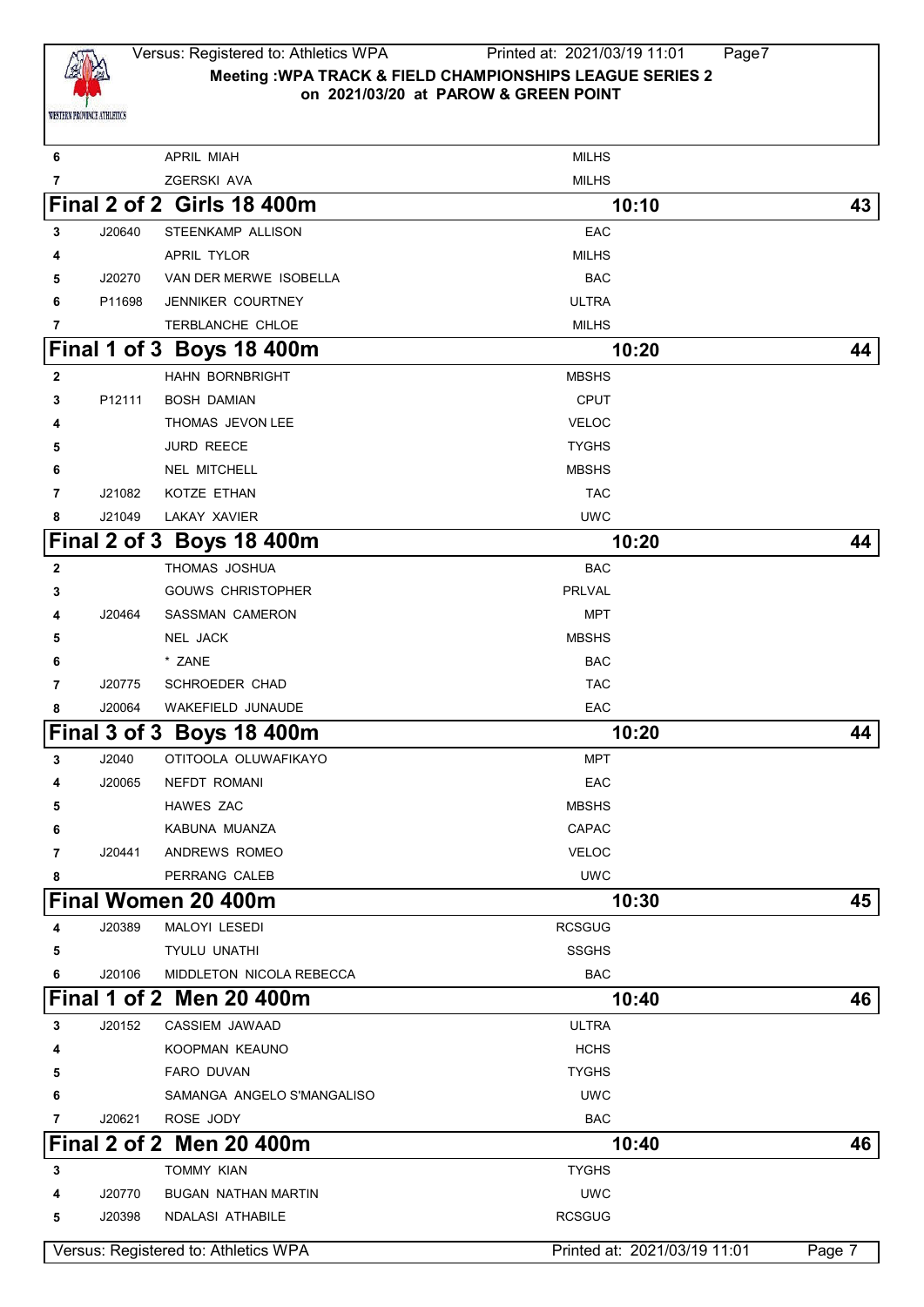

# Versus: Registered to: Athletics WPA Printed at: 2021/03/19 11:01 Page8 **Meeting :WPA TRACK & FIELD CHAMPIONSHIPS LEAGUE SERIES 2 on 2021/03/20 at PAROW & GREEN POINT**

| 6 |                 | SATHYAN SHERRY                       | <b>BOXFAR</b>                |        |
|---|-----------------|--------------------------------------|------------------------------|--------|
|   |                 | <b>Final 400m Senior Women</b>       | 10:50                        | 47     |
| 3 | J388            | KIRSTEN ROSA                         | <b>MATIES</b>                |        |
| 4 | P2270           | PALFRAMAN JUSTINE                    | <b>MATIES</b>                |        |
| 5 | P11251          | <b>JONATHAN LAUREN</b>               | <b>UWC</b>                   |        |
| 6 | P2243           | <b>WEYERS ANRUNE</b>                 | <b>MATIES</b>                |        |
|   |                 | <b>Final Girls 16 LongJump</b>       | 11:00                        | 48     |
| 1 |                 | ROTHMAN SYDNEY                       | <b>TAC</b>                   |        |
| 2 |                 | KATZ DEMI                            | <b>REDTOK</b>                |        |
| 3 |                 | <b>GERTENBACH AIMEE</b>              | <b>BAC</b>                   |        |
|   |                 | CORBETT SAADIQAH                     | <b>BAC</b>                   |        |
| 5 |                 | <b>KOEN CAMERON</b>                  | <b>MBSHS</b>                 |        |
| 6 |                 | DAVIDS BRIDGET TANYA                 | <b>BOTAC</b>                 |        |
| 7 |                 | <b>WATKINS ALICIA</b>                | <b>MBSHS</b>                 |        |
| 8 |                 | <b>MAGGOTT SHANA</b>                 | <b>STLBHS</b>                |        |
|   |                 | <b>Final Girls 18 LongJump</b>       | 11:00                        | 49     |
| 1 |                 | <b>BOLTMAN ZAHRA</b>                 | <b>SSGHS</b>                 |        |
| 2 |                 | <b>BULCKE MIANCA</b>                 | <b>MBSHS</b>                 |        |
| 3 | P11698          | <b>JENNIKER COURTNEY</b>             | <b>ULTRA</b>                 |        |
| 4 |                 | APRIL REEZMA                         | <b>SSGHS</b>                 |        |
| 5 | J20163          | <b>BOLTMAN JADE</b>                  | <b>ULTRA</b>                 |        |
| 6 | J20541          | LINKS DZITKA                         | <b>TAC</b>                   |        |
| 7 | J20273          | DESIRE NOEL                          | <b>BAC</b>                   |        |
| 8 |                 | JONATHAN AMY                         | <b>TAC</b>                   |        |
|   |                 | <b>Final Women 20 LongJump</b>       | 11:00                        | 50     |
| 1 | J20544          | LEWIS NABEELA                        | <b>TAC</b>                   |        |
| 2 | J21114          | <b>BOOTH CEESHA</b>                  | <b>ITHEKO</b>                |        |
| 3 |                 | CHUKWUKA DEBORAH                     | <b>MILHS</b>                 |        |
| 4 |                 | KUPE ASANTE                          | <b>SSGHS</b>                 |        |
|   |                 | <b>Final LongJump Senior Women</b>   | 11:00                        | 51     |
| 1 | J20130          | DONOUGH AMEERAH                      | <b>UWC</b>                   |        |
| 2 | P <sub>18</sub> | LAZARUS GABRIELLE                    | <b>UWC</b>                   |        |
| 3 |                 | <b>DUNCAN LENE</b>                   | <b>TAC</b>                   |        |
|   |                 | Final 1 of 2 400m Senior Men         | 11:00                        | 52     |
| 1 | P2856           | JOHNSON KIAN                         | <b>NEDBNK</b>                |        |
| 2 | J348            | BRIERS-LOUW DANIëL                   | <b>MATIES</b>                |        |
| 3 |                 | DU TOIT CHARL                        | <b>MATIES</b>                |        |
| 4 |                 | FARO DURAN FIANCO                    | <b>NEDBNK</b>                |        |
| 5 |                 | JELWANA JEREMIA                      | <b>UWC</b>                   |        |
| 6 |                 | NTSHANGASE MTHOKOZISI                | <b>UCT</b>                   |        |
| 7 | J20513          | DANIELS GORDON R                     | <b>VELOC</b>                 |        |
| 8 | J20594          | <b>VORSTER MORGAN</b>                | <b>UWC</b>                   |        |
|   |                 | Final 2 of 2 400m Senior Men         | 11:00                        | 52     |
| 1 | P13280          | LE GRANGE JACOBUS                    | <b>BAC</b>                   |        |
| 2 | P15576          | VAN SCHALKWYK JEAN-JACQUES           | <b>BAC</b>                   |        |
|   |                 | Versus: Registered to: Athletics WPA | Printed at: 2021/03/19 11:01 | Page 8 |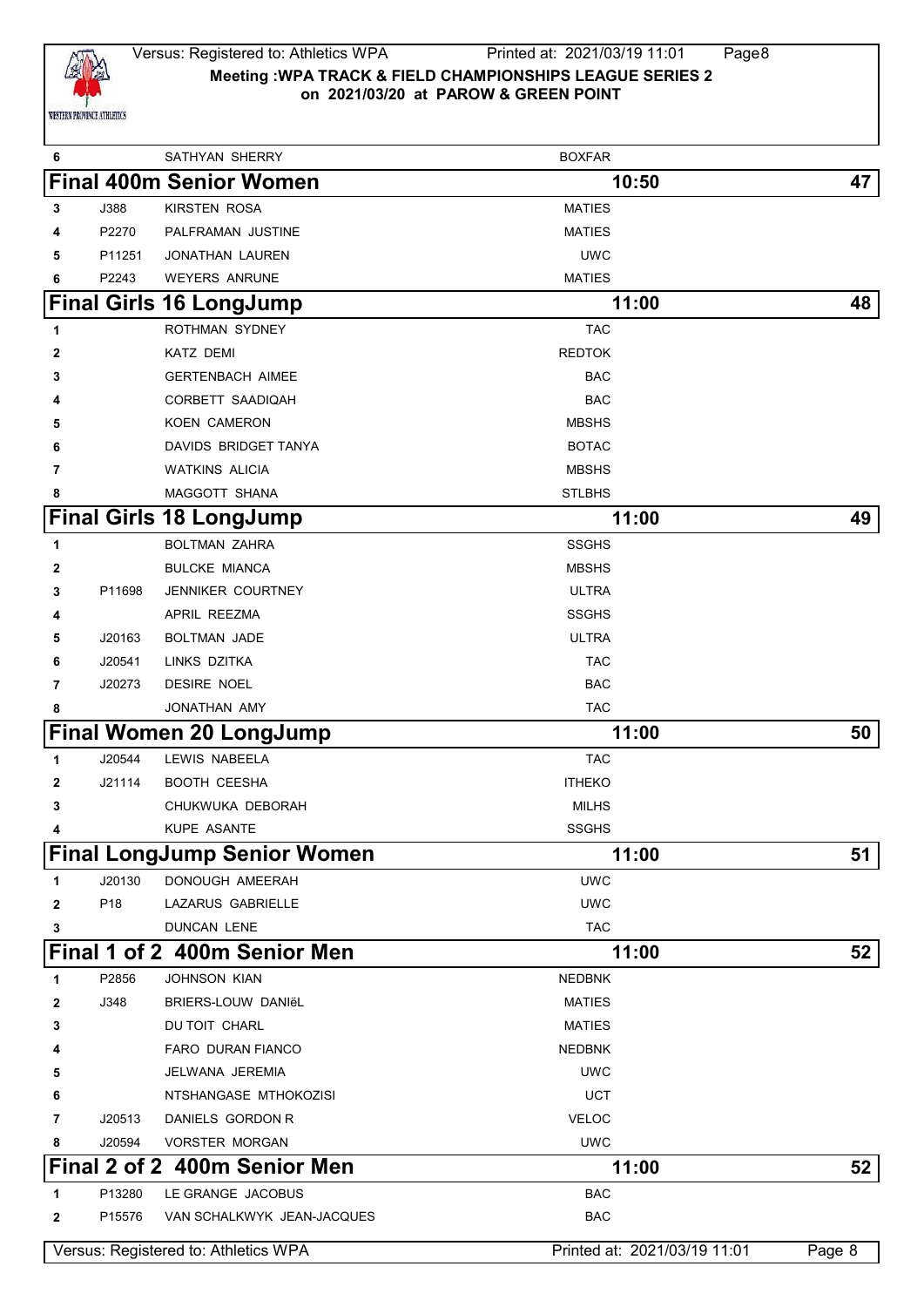

# Versus: Registered to: Athletics WPA Printed at: 2021/03/19 11:01 Page9 **Meeting :WPA TRACK & FIELD CHAMPIONSHIPS LEAGUE SERIES 2 on 2021/03/20 at PAROW & GREEN POINT**

| 3              | P15638 | <b>WELCOME TAHRIQ</b>           | <b>ITHEKO</b>    |    |
|----------------|--------|---------------------------------|------------------|----|
| 4              | P12112 | THOBIGUNYA SIPHOSETHU           | <b>CPUT</b>      |    |
| 5              |        | COTCHOBOS CHRISTIAN             | UCT              |    |
| 6              |        | SHORT SIMON                     | UCT              |    |
| 7              | J20477 | MUSAMBIDZI COSTODIO             | MPT              |    |
| 8              |        | <b>HEYMAN JUSTIN</b>            | <b>TAC</b>       |    |
|                |        | Final Girls 16 1500m            | 11:30            | 53 |
| 1              |        | PETERSEN KEIRA                  | <b>SUPERNOVA</b> |    |
| $\mathbf{2}$   |        | SAAYMAN ZIANE                   | <b>MBSHS</b>     |    |
| 3              | J20278 | <b>SCHOLTZ MEGAN</b>            | <b>BAC</b>       |    |
| 4              |        | <b>VENTER ALICE NICOLETTE</b>   | <b>CURROD</b>    |    |
| 5              | J21247 | <b>GALANT SAMA</b>              | <b>VOB</b>       |    |
| 6              | J20346 | <b>CHARLES RACHEL</b>           | <b>SOUSTR</b>    |    |
| 7              |        | RUDOLPH ZOE                     | <b>UWC</b>       |    |
| 8              |        | LAWSON JOLE                     | <b>SPEDSP</b>    |    |
| 9              |        | MCMULLIN CHELSEA-LEE            | <b>STLBHS</b>    |    |
| 10             |        | QUMBA AKHILE                    | <b>UWC</b>       |    |
| 11             |        | TULIS LEONA                     | PRLVAL           |    |
| 12             |        | VAN RENSBURG MELISSSA           | <b>STLBHS</b>    |    |
|                |        | Final Girls 18 1500m            | 11:30            | 54 |
| 1              |        | OLSEN NADIA                     | <b>STLBHS</b>    |    |
| $\mathbf{2}$   |        | CAMPBELL MARNE                  | <b>BOXRED</b>    |    |
| 3              | J21033 | JACK ASHA                       | MILHS            |    |
| 4              | J20292 | O'CUINNEAGAIN CAITLIN           | <b>VOB</b>       |    |
| 5              |        | THERON LIZA                     | <b>DFM</b>       |    |
| 6              | J20396 | <b>MRWEBI NANDE</b>             | <b>RCSGUG</b>    |    |
| $\overline{7}$ | J20783 | DINTSI AMAHLE                   | <b>VOB</b>       |    |
| 8              | J21203 | DE BRUIN JAMIE-LEE              | <b>RAVAC</b>     |    |
| 9              |        | PHILLIPPS KATIE                 | <b>BOXFAR</b>    |    |
|                |        | Final Women 20 1500m            | 11:40            | 55 |
| 1              | J21149 | HENRY PAIGE DOUGLAS             | <b>BOXFAR</b>    |    |
| 2              |        | NEL LANAH                       | PRLVAL           |    |
| 3              |        | <b>VROON MANDY</b>              | <b>BOXFAR</b>    |    |
| 4              |        | JANSEN V VUUREN AME             | <b>VELOC</b>     |    |
| 5              |        | MURANGANWA LENNIE               | <b>KTHS</b>      |    |
| 6              |        | <b>HOUGH CAITLYN</b>            | <b>BOXFAR</b>    |    |
| 7              |        | DU PLESSIS LIZE                 | <b>BOXFAR</b>    |    |
|                |        | <b>Final 1500m Senior Women</b> | 11:40            | 56 |
| 1              | P6850  | MTHETHO NOCWAKA                 | <b>RCLANG</b>    |    |
| $\mathbf{2}$   | J21249 | <b>BESTER ABIGAIL</b>           | <b>VOB</b>       |    |
| 3              | P2919  | <b>SCHUTTE ROLANDI</b>          | <b>NEDBNK</b>    |    |
| 4              | P11283 | ROBINSON ASSNIQUE               | <b>UWC</b>       |    |
| 5              | P2993  | <b>GRIFFITHS KOBIE</b>          | <b>NEDBNK</b>    |    |
| 6              | P6848  | MATIWANE BUSISIWE               | <b>RCLANG</b>    |    |
|                |        |                                 |                  |    |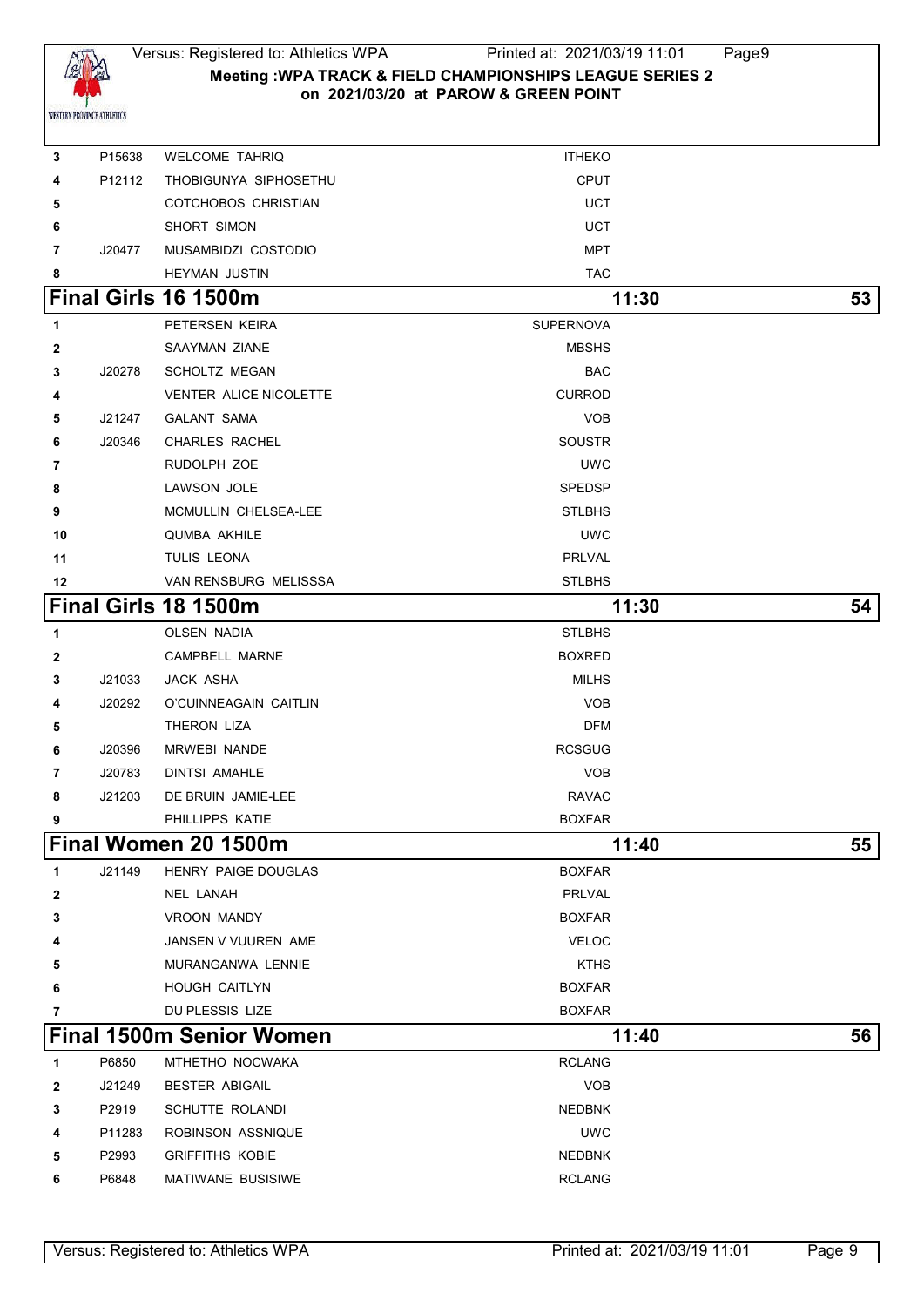

#### Versus: Registered to: Athletics WPA Printed at: 2021/03/19 11:01 Page10 **Meeting :WPA TRACK & FIELD CHAMPIONSHIPS LEAGUE SERIES 2 on 2021/03/20 at PAROW & GREEN POINT**

|              |        | Final Boys 16 1500m                  | 11:50                        | 57      |
|--------------|--------|--------------------------------------|------------------------------|---------|
| $\mathbf{1}$ |        | SMITH KIERIN                         | <b>PORTHS</b>                |         |
| $\mathbf{2}$ | J21144 | NQAYI THABISO                        | <b>RCSGUG</b>                |         |
| 3            | J20395 | KROKRANI SINOTHANDO                  | <b>RCSGUG</b>                |         |
| 4            |        | ANEMA TOMAS                          | <b>VOB</b>                   |         |
| 5            | J20291 | CIMANI MSINDISI                      | <b>VOB</b>                   |         |
| 6            |        | JOHNSON JAMIAL                       | PRLVAL                       |         |
| 7            |        | <b>HURLING MJ</b>                    | <b>BOXFAR</b>                |         |
| 8            |        | ROBSON KAYLEM                        | <b>PORTHS</b>                |         |
| 9            | J21030 | <b>MBATSA INAM</b>                   | <b>VOB</b>                   |         |
| 10           | J21150 | J VAN RENSBURG XANDER                | <b>BOXFAR</b>                |         |
| 11           | J21244 | DU BOIS PIETER ALBERTYN              | <b>BAC</b>                   |         |
| 12           |        | DE JAGER DAVID                       | PRLVAL                       |         |
|              |        | Final Boys 18 1500m                  | 11:50                        | 58      |
| $\mathbf{1}$ | J20464 | * CAMERON                            | <b>MPT</b>                   |         |
| $\mathbf{2}$ |        | VAN DER WERF LEO                     | <b>BOXPBH</b>                |         |
| 3            | J20290 | MAKHONXA UZUKHANYE                   | <b>VOB</b>                   |         |
| 4            | J20387 | MCWABENI AVELA                       | <b>RCSGUG</b>                |         |
| 5            |        | JAFTA CHARLTON                       | <b>BOTAC</b>                 |         |
| 6            |        | OOSTHUIZEN EDEN                      | <b>BOXFAR</b>                |         |
| 7            |        | DIEDERICKS ALBERT                    | <b>CURROD</b>                |         |
| 8            | J20345 | <b>CHARLES THOMAS</b>                | <b>SOUSTR</b>                |         |
| 9            |        | SMITH CHAD                           | <b>MPT</b>                   |         |
| 10           |        | JOOSTE WAYLON                        | <b>UWC</b>                   |         |
| 11           |        | <b>CLAASSENS THOMAS</b>              | <b>STLBHS</b>                |         |
| 12           | J20665 | JOSHUA JAYDEN                        | <b>UWC</b>                   |         |
| 13           | J21233 | MARUVE TADUWANASHE                   | CAPAC                        |         |
| 14           | J20668 | JOSHUA JODY                          | <b>UWC</b>                   |         |
| 15           |        | <b>STRYDOM PAUL</b>                  | <b>PRLVAL</b>                |         |
| 16           |        | WILLIAMS UGANDRIC                    | <b>BOTAC</b>                 |         |
| 17           |        | AFRIKA ZANDRE                        | <b>UWC</b>                   |         |
|              |        | <b>Final Boys 18 TripleJump</b>      | 12:00                        | 59      |
| 1            | J2040  | OTITOOLA OLUWAFIKAYO                 | <b>MPT</b>                   |         |
| $\mathbf{2}$ | J20464 | * CAMERON                            | <b>MPT</b>                   |         |
| 3            |        | MOSES JORDAN                         | <b>PLUMHS</b>                |         |
|              |        | <b>Final Men 20 1500m</b>            | 12:00                        | 60      |
| 1            |        | <b>HENDRICKS ADRIAN</b>              | <b>MBSHS</b>                 |         |
| $\mathbf{2}$ | J20785 | RUDOLPH DYLAN                        | <b>VOB</b>                   |         |
| 3            | J20382 | AYYOUB ELYAS                         | <b>VOB</b>                   |         |
| 4            | P11108 | LOESCH KEENAN                        | <b>BOXFAR</b>                |         |
| 5            |        | JANSEN JOHAGEN                       | <b>HELHAR</b>                |         |
| 6            | J20358 | <b>FIACRE SHEMA</b>                  | <b>SPAHAR</b>                |         |
| 7            | J20508 | <b>WALDIEN XAVIER</b>                | <b>RCLANG</b>                |         |
| 8            | J20786 | ANEMA NICOLAS                        | <b>VOB</b>                   |         |
| 9            | J20294 | SWARTZ JORDI                         | <b>VOB</b>                   |         |
| 10           |        | RICHARDS LIAM                        | <b>MBSHS</b>                 |         |
|              |        | Versus: Registered to: Athletics WPA | Printed at: 2021/03/19 11:01 | Page 10 |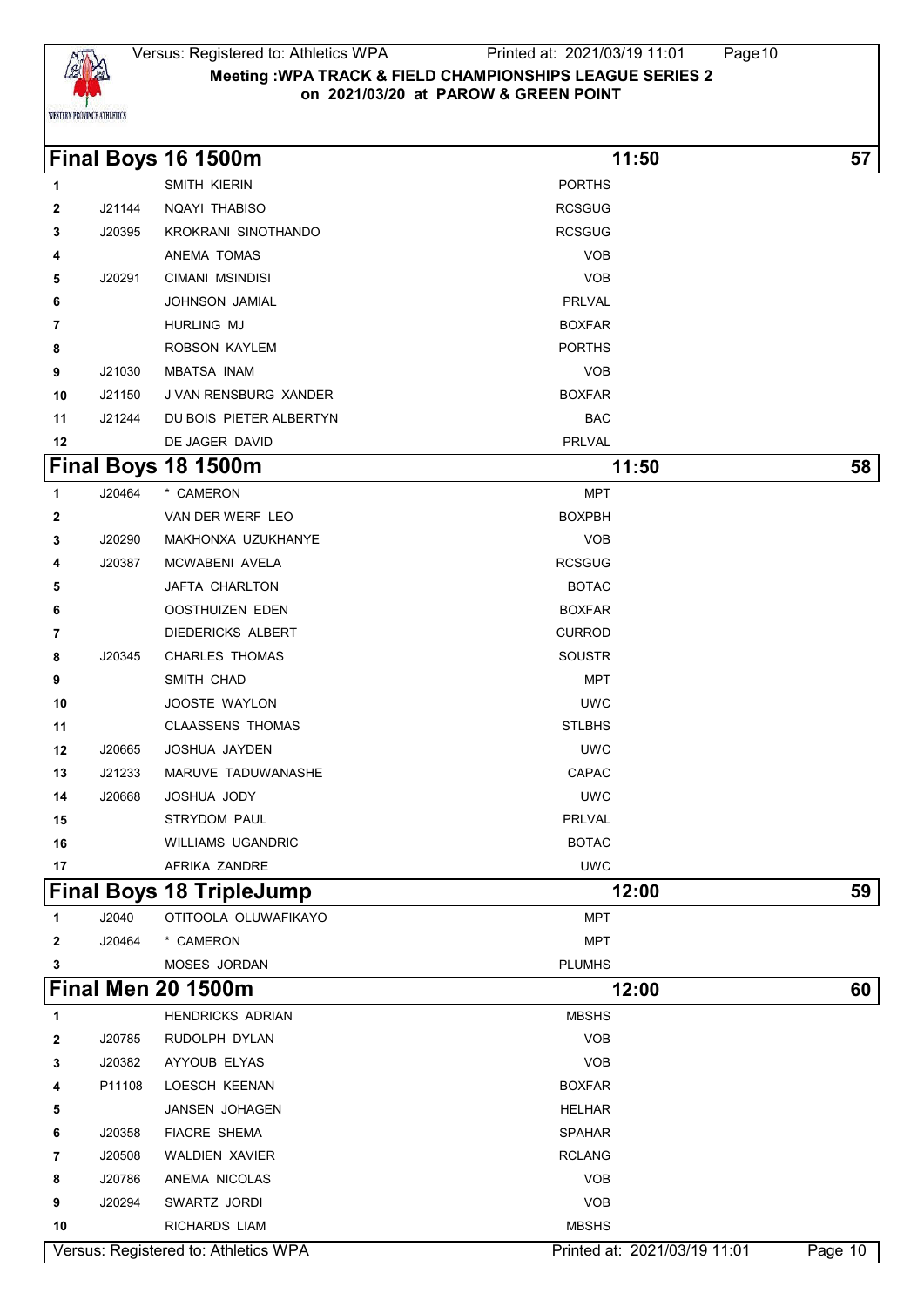

#### Versus: Registered to: Athletics WPA Printed at: 2021/03/19 11:01 Page11 **Meeting :WPA TRACK & FIELD CHAMPIONSHIPS LEAGUE SERIES 2 on 2021/03/20 at PAROW & GREEN POINT**

|              |                 | <b>Final 1500m Senior Men</b>     | 12:00         | 61 |
|--------------|-----------------|-----------------------------------|---------------|----|
| 1            | P5792           | MASHIMBYE THEODORE                | <b>SANDF</b>  |    |
| $\mathbf{2}$ |                 | <b>MNISI IAN</b>                  | <b>TAC</b>    |    |
| 3            |                 | KANNEMEYER REINHOLDT              | <b>HELHAR</b> |    |
| 4            | P11287          | WILDSCHUTT NADEEL                 | <b>UWC</b>    |    |
| 5            | J20415          | CETYWAYO LETHU                    | <b>VOB</b>    |    |
| 6            | P7501           | VON MOLOENDROFF MELT              | <b>BAC</b>    |    |
| 7            | P11111          | VAN ROOYEN CHRISTO                | <b>BOXER</b>  |    |
| 8            | J20174          | <b>MANASSA MIKHAIL</b>            | <b>ULTRA</b>  |    |
| 9            | P2918           | VAN STADEN GERSHWIN               | <b>NEDBNK</b> |    |
| 10           |                 | DAMONS BRUCE-LYNN                 | <b>NEDBNK</b> |    |
| 11           | J20526          | <b>BOOYSEN CURTIS</b>             | <b>ITHEKO</b> |    |
| 12           | J20603          | NONJIKO MZIWAMADODA               | <b>CENTRL</b> |    |
| 13           | P2930           | <b>COOPER ANDREW</b>              | <b>NEDBNK</b> |    |
| 14           |                 | AVONTUUR JUSTIN                   | <b>SPAHAR</b> |    |
| 15           | P1635           | LOTT KEATON                       | <b>ITHEKO</b> |    |
| 16           |                 | SWARTZ DILLEN                     | <b>NEDBNK</b> |    |
| 17           | P11256          | STRUIS THOMAS                     | <b>UWC</b>    |    |
| 18           |                 | JEFFERIES BRADLEY                 | <b>ITHEKO</b> |    |
| 19           |                 | CLOETE DONVEITHO                  | <b>HELHAR</b> |    |
| 20           | P <sub>19</sub> | FLINK CARLO                       | <b>ITHEKO</b> |    |
| 21           | P4183           | FELDTMAN MICHAEL                  | <b>EDGEM</b>  |    |
| 22           | P1649           | PHILANDER TOBIAS                  | <b>ITHEKO</b> |    |
| 23           | P2931           | COOPER MIGUEL                     | <b>NEDBNK</b> |    |
| 24           | P2958           | <b>GRENDON ANTHONY</b>            | <b>NEDBNK</b> |    |
|              |                 | <b>Final 1 of 4 Girls 16 200m</b> | 12:10         | 62 |
| $\mathbf{2}$ |                 | KATZ DEMI                         | <b>REDTOK</b> |    |
| 3            | J20893          | KARRIEM NABOEWEYAH                | <b>ITHEKO</b> |    |
| 4            |                 | DAVIDS BRIDGET TANYA              | <b>BOTAC</b>  |    |
| 5            |                 | OKONKWO ANIKA                     | <b>UWC</b>    |    |
| 6            |                 | J21051 OBERHOLZER LANA            | <b>BAC</b>    |    |
| 7            |                 | DU BRUYN KYLIE                    | <b>TAC</b>    |    |
| 8            |                 | J20753 KAMISH SAARAH              | <b>ITHEKO</b> |    |
|              |                 | <b>Final 2 of 4 Girls 16 200m</b> | 12:10         | 62 |
| $\mathbf{3}$ | J21044          | <b>WALKER TAYLIAH</b>             | <b>ITHEKO</b> |    |
| 4            | J20078          | HARTZENBERG TAMZYNE               | <b>UWC</b>    |    |
| 5            | J20274          | <b>BEST NALA</b>                  | BAC           |    |
| 6            |                 | SLABBERT LIZAAN                   | PRLVAL        |    |
| 7            |                 | DU TOIT ANNERI                    | <b>STLBHS</b> |    |
| 8            |                 | <b>GERTENBACH AIMEE</b>           | <b>BAC</b>    |    |
|              |                 | <b>Final 3 of 4 Girls 16 200m</b> | 12:10         | 62 |
| $\mathbf{3}$ |                 | <b>FOURIE MIECKE</b>              | PRLVAL        |    |
| 4            |                 | KOEN CAMERON                      | <b>MBSHS</b>  |    |
| 5            |                 | BRENNER ZAINUP                    | <b>TAC</b>    |    |
| 6            |                 | CORBETT SAADIQAH                  | <b>BAC</b>    |    |

J20953 WELCOME JAMIA **ITHEKO**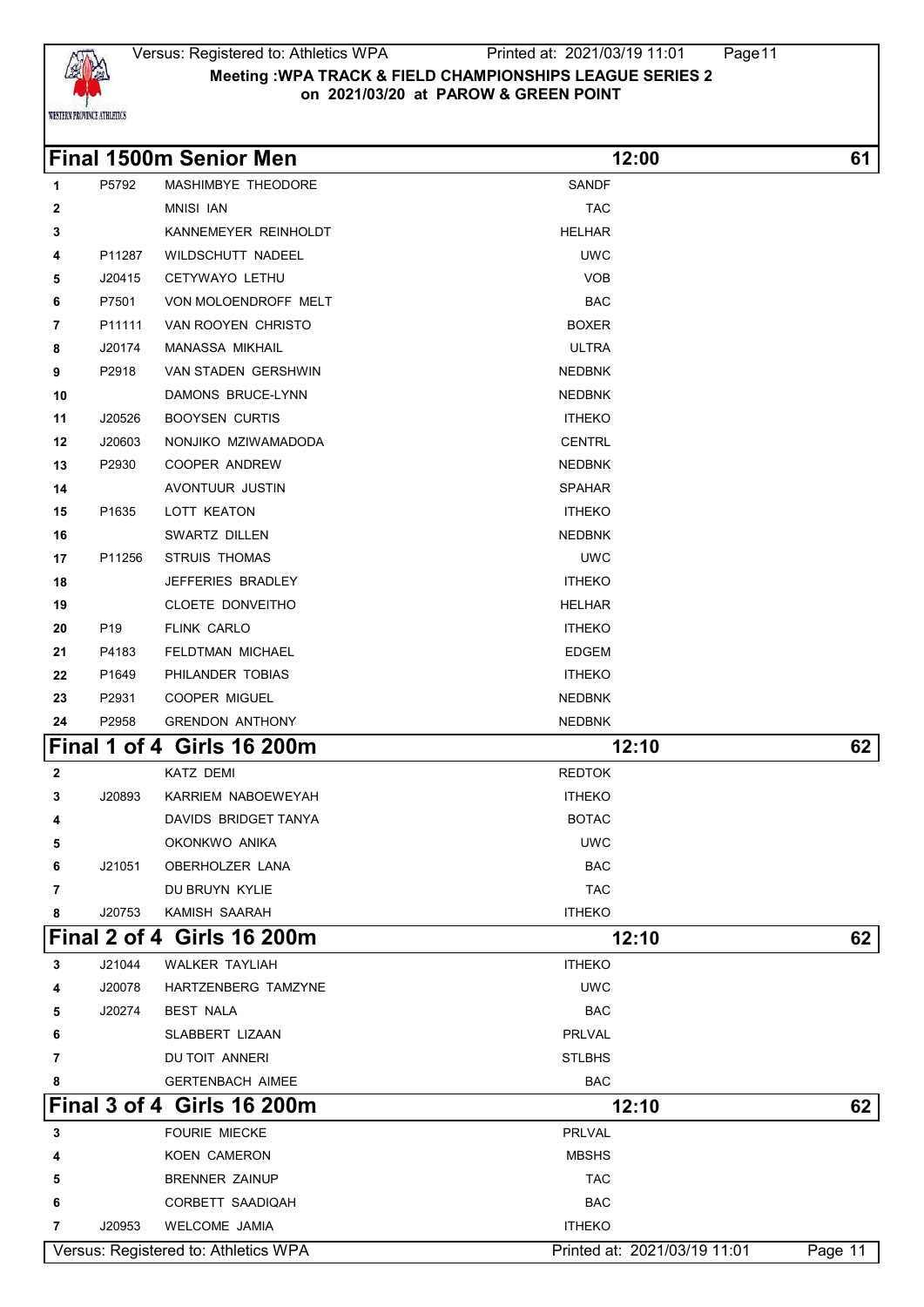

## Versus: Registered to: Athletics WPA Printed at: 2021/03/19 11:01 Page12 **Meeting :WPA TRACK & FIELD CHAMPIONSHIPS LEAGUE SERIES 2 on 2021/03/20 at PAROW & GREEN POINT**

 J21254 LANGEVELDT LISA BAC **Final 4 of 4 Girls 16 200m 12:10 62** J20151 CROUS QAADIRAH ULTRA MAGGOTT SHANA STLBHS MILLIGAN NATASHA MBSHS LABUSCHAGNE ARLINE UWC LANGEVELDT RICARDO BAC EDROSS JALEELA **ITHEKO Final 1 of 4 Boys 16 200m 12:20 63** J20177 HAJWANI YAASEEN ULTRA J20618 LEHMENSICH CHRISTIAAN BAC J20674 WILLIAMS COHEN UWC CERES ABDUL QAADIER **ITHEKO CAMONT REECE CONTRACTES PORTHS**  J20150 JACOBS FURQAAN ULTRA FERREIRA ETHAN STLBHS **Final 2 of 4 Boys 16 200m 12:20 63 APPEL DANTE PNAC**  ROCHERT CALEB **PORTHS**  J21236 BRUINERS RHUWAIDIN ETHAN BAC HENDRICKS NA'EEM **PLUMHS**  J20169 ADAMS ANGELO UWC **CA VIGRE AIDAN CAN AT A LA VIGRE AIDAN**  MONG O'NEIL MONG O'NEIL **Final 3 of 4 Boys 16 200m 12:20 63** STEYN ZINEDINE PORTHS MARTIN LUKE TYGHS J21235 BRUINERS RHUWAILIN NESTA BAC J20945 RYAN KIRON TAC ADAMS JADEN **PORTHS**  J20891 JACOBS SOHAIL **ITHEKO Final 4 of 4 Boys 16 200m 12:20 63** MAZWI QHAMANI PORTHS SIMON HILTON BOTAC BOTHMA BRANDON-LEIGH **EXAMPLE IS A BOTHMA BRANDON-LEIGH**  SAMUELS WADE *RI***NOSTER CHAD STLBHS**  J20157 MALLUM SAEED ULTRA **Final 1 of 3 Girls 18 200m 12:30 64** APRIL REEZMA SSGHS DREYDEN CHARNA-LEE **TYGHS**  ARUM NAZLEY **PNAC**  J20840 AMOO RIYANA **ITHEKO**  J21034 CUPIDO MORGAN MILHS JONATHAN AMY TAC Versus: Registered to: Athletics WPA Printed at: 2021/03/19 11:01 Page 12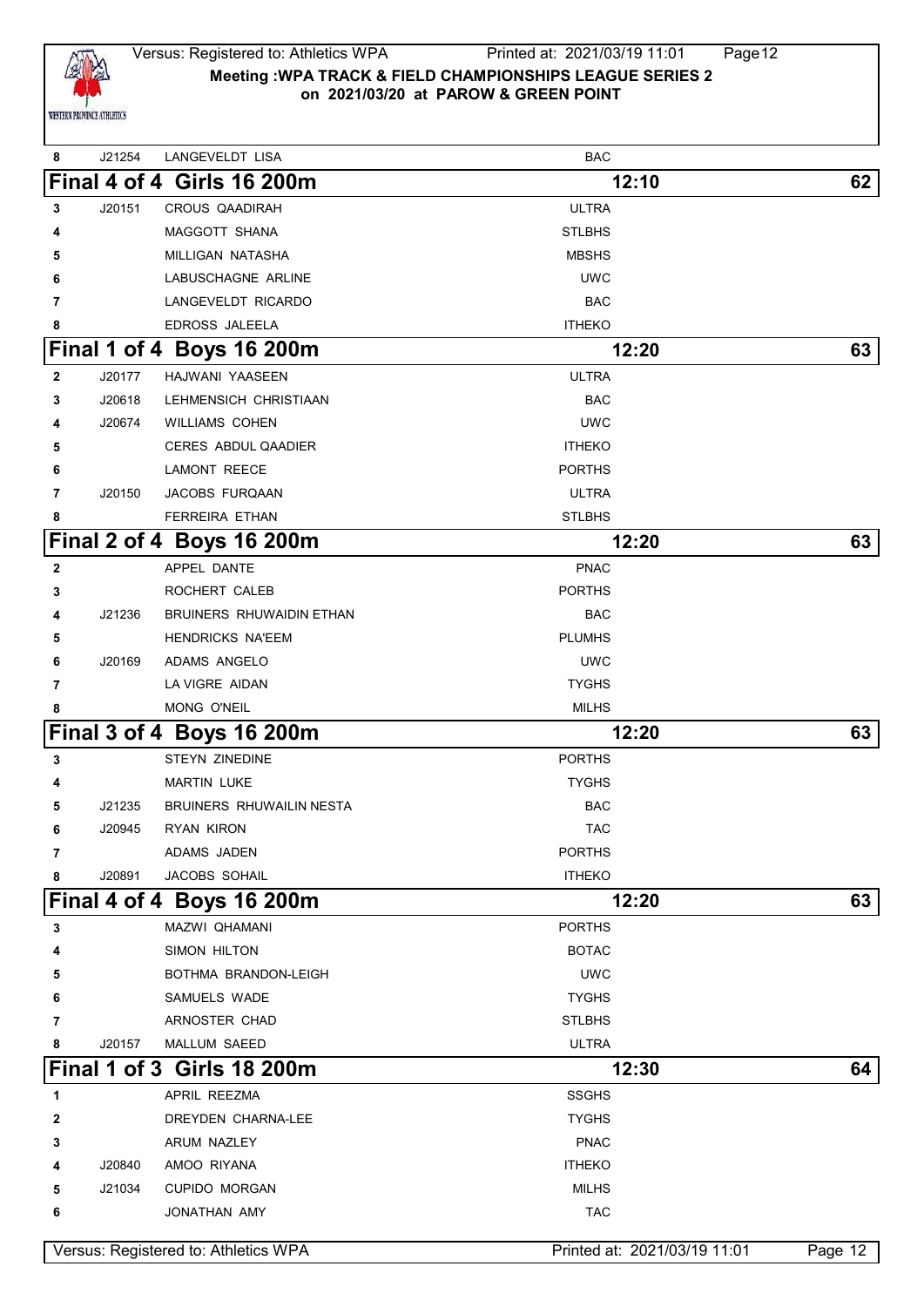

 J20095 THERON ALET BAC CUPIDO KYRA UWC **Final 2 of 3 Girls 18 200m 12:30 64** VAN DEN BERG LANÉL STLBHS BULCKE MIANCA **MBSHS**  GALANT NABEELAH ITHEKO CLOETE REIGN-ANTOINETTE **PRACES ASSAULT**ED **PRACES PRACES PRACES PRACES PRACES PRACES PRACES PRACES PRACES PRACES PRACES PRACES PRACES PRACES PRACES PRACES PRACES PRACES PRACES PROPERTY PRACES PROPERTY PROPERTY PROPERT**  J20541 LINKS DZITKA TAC J20270 VAN DER MERWE ISOBELLA BAC MARTIN TRINITY MILHS OLIVER TIFFANY **MILHS Final 3 of 3 Girls 18 200m 12:30 64** BOSMAN ANKIA BAC J20273 DESIRE NOEL **BAC**  J20163 BOLTMAN JADE ULTRA J20797 JOHNSON EMMA BAC J20679 STEPHENS HANNAH TAC BOLTMAN ZAHRA SSGHS LOTTER ERYN KIMBERLEIGH **ITHEKO Final 1 of 4 Boys 18 200m 12:40 65** J20775 SCHROEDER CHAD **TAC ABRAHAMS MARLON** PRLVAL KABUNA MUANZA CAPAC J20890 GABIER LUQMAAN ITHEKO TITUS DAMIAN VELOC KOTZE WARRICK MBSHS J20533 WILLIAMS XAVIER UWC **Final 2 of 4 Boys 18 200m 12:40 65** J20162 ISAACS ZAYD ULTRA J20733 EIMAN LATHAM EKAC J20107 BOOIS WAYDEN VELOC J21025 DAVIDS SHARIQ BISHOP **6** JURD REECE **TYGHS HAHN BORNBRIGHT MBSHS**  J21082 KOTZE ETHAN **TACK AND TACK IN TACK Final 3 of 4 Boys 18 200m 12:40 65** MALOYI AYABONGA **ROSSES**  VAN WYK CHAD STLBHS HAWES ZAC MBSHS J20097 TOLMIE DEJEAN BAC J20857 LIEBENBERG MATHEW VELOC **EBRAHIM ISHRAAQ ITHEKO Final 4 of 4 Boys 18 200m 12:40 65** J21120 FLUKS COLE **ITHEKO**  J20447 LIEBENBERG ZHUAN P VELOC Versus: Registered to: Athletics WPA **Printed at: 2021/03/19 11:01** Page 13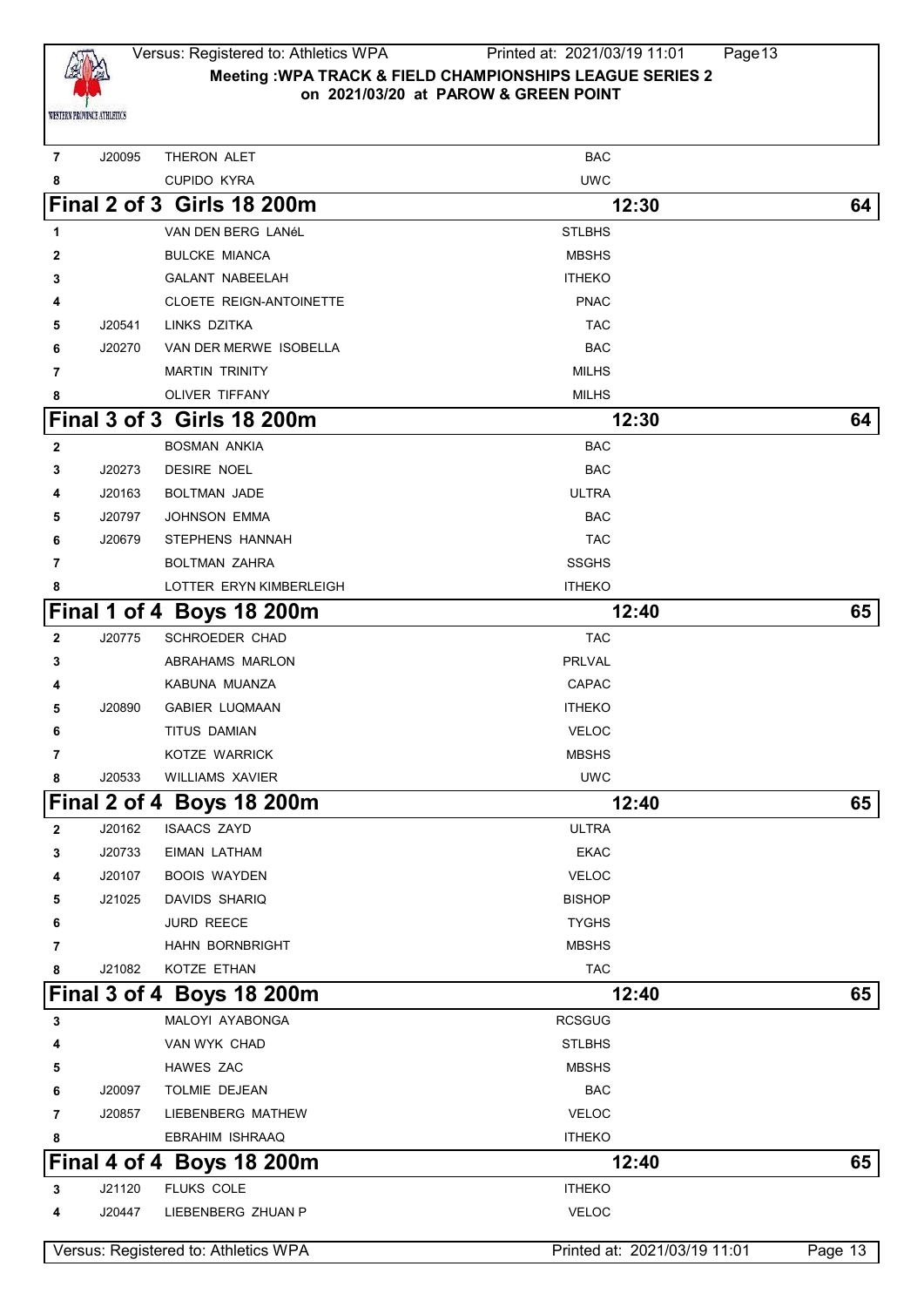

# Versus: Registered to: Athletics WPA Printed at: 2021/03/19 11:01 Page14 **Meeting :WPA TRACK & FIELD CHAMPIONSHIPS LEAGUE SERIES 2 on 2021/03/20 at PAROW & GREEN POINT**

| 5 |        | <b>STRYDOM BRENTLEY</b>              | MILHS                        |         |
|---|--------|--------------------------------------|------------------------------|---------|
| 6 | J21054 | TSHANGANA YANDA                      | <b>MPT</b>                   |         |
| 7 | J20441 | ANDREWS ROMEO                        | <b>VELOC</b>                 |         |
| 8 | J20768 | DAVIDS DIEGO                         | <b>UWC</b>                   |         |
|   |        | Final 1 of 2 Women 20 200m           | 12:50                        | 66      |
| 1 | J21229 | MCKENZIE LOGAN                       | <b>RAVAC</b>                 |         |
| 2 | J20544 | LEWIS NABEELA                        | <b>TAC</b>                   |         |
| 3 | J20389 | MALOYI LESEDI                        | RCSGUG                       |         |
| 4 | J20128 | <b>KEYS ALECIA</b>                   | <b>UWC</b>                   |         |
| 5 | J20726 | ARIES ALICHIA                        | <b>EKAC</b>                  |         |
| 6 |        | <b>TYULU UNATHI</b>                  | <b>SSGHS</b>                 |         |
| 7 | J20845 | NAIDU LEHARA                         | <b>MILHS</b>                 |         |
| 8 | J20099 | DU PLESSIS STEFANI                   | <b>BAC</b>                   |         |
|   |        | Final 2 of 2 Women 20 200m           | 12:50                        | 66      |
| 2 |        | <b>KUPE ASANTE</b>                   | <b>SSGHS</b>                 |         |
| 3 | J20510 | SLEE DAYSIE-LEE                      | <b>RCLANG</b>                |         |
| 4 | J20129 | RHODE CHELSEA ANN                    | <b>UWC</b>                   |         |
| 5 | J20799 | <b>BARNARD DANIELLE</b>              | <b>MATIES</b>                |         |
| 6 | P12109 | <b>CROTZ ERIN</b>                    | <b>MILHS</b>                 |         |
| 7 |        | <b>HUMAN RACHELLE</b>                | <b>DFM</b>                   |         |
| 8 | J20277 | THEART MONJA                         | <b>BAC</b>                   |         |
|   |        | Final 1 of 2 200m Senior Women       | 13:00                        | 67      |
| 2 |        | CORBETT MELISSA                      | <b>TAC</b>                   |         |
| 3 |        | <b>JEWASKIEWITZ ZENOBEA</b>          | <b>NWU</b>                   |         |
| 4 |        | SAMUELS CHELSEA-SLOAN                | <b>UWC</b>                   |         |
| 5 | P14    | KING GERALDINE                       | <b>UWC</b>                   |         |
| 6 | P11249 | <b>KLERK KAYLIN</b>                  | <b>UWC</b>                   |         |
| 7 | J388   | <b>KIRSTEN ROSA</b>                  | <b>MATIES</b>                |         |
| 8 | J20140 | VAN HEERDEN COURTNEY                 | <b>UWC</b>                   |         |
|   |        | Final 2 of 2 200m Senior Women       | 13:00                        | 67      |
| 3 | P2243  | <b>WEYERS ANRUNE</b>                 | <b>MATIES</b>                |         |
| 4 | P11705 | STEVENS TAMSIN                       | <b>ULTRA</b>                 |         |
| 5 | P11251 | <b>JONATHAN LAUREN</b>               | <b>UWC</b>                   |         |
| 6 | P2270  | PALFRAMAN JUSTINE                    | <b>MATIES</b>                |         |
| 7 | J20514 | SNYMAN FATIMA                        | <b>RCLANG</b>                |         |
| 8 | J20774 | <b>BYMAN LAURE</b>                   | <b>UWC</b>                   |         |
|   |        | Final 1 of 3 Men 20 200m             | 13:10                        | 68      |
| 1 | J20093 | JOUBERT MASSON                       | <b>BAC</b>                   |         |
| 2 | J20126 | ABRAHAMS NICHOLAS                    | <b>UWC</b>                   |         |
| 3 | J21020 | HORN LUVANDRE                        | <b>VELOC</b>                 |         |
| 4 |        | MUSANSINA GRADI                      | <b>MGT</b>                   |         |
| 5 | J20656 | <b>ISMAIL TAURIQ</b>                 | <b>ITHEKO</b>                |         |
| 6 | J20398 | NDALASI ATHABILE                     | <b>RCSGUG</b>                |         |
| 7 |        | <b>TOMMY KIAN</b>                    | <b>TYGHS</b>                 |         |
| 8 |        | JANTJIES MILLANO                     | <b>PNAC</b>                  |         |
|   |        |                                      |                              |         |
|   |        | Versus: Registered to: Athletics WPA | Printed at: 2021/03/19 11:01 | Page 14 |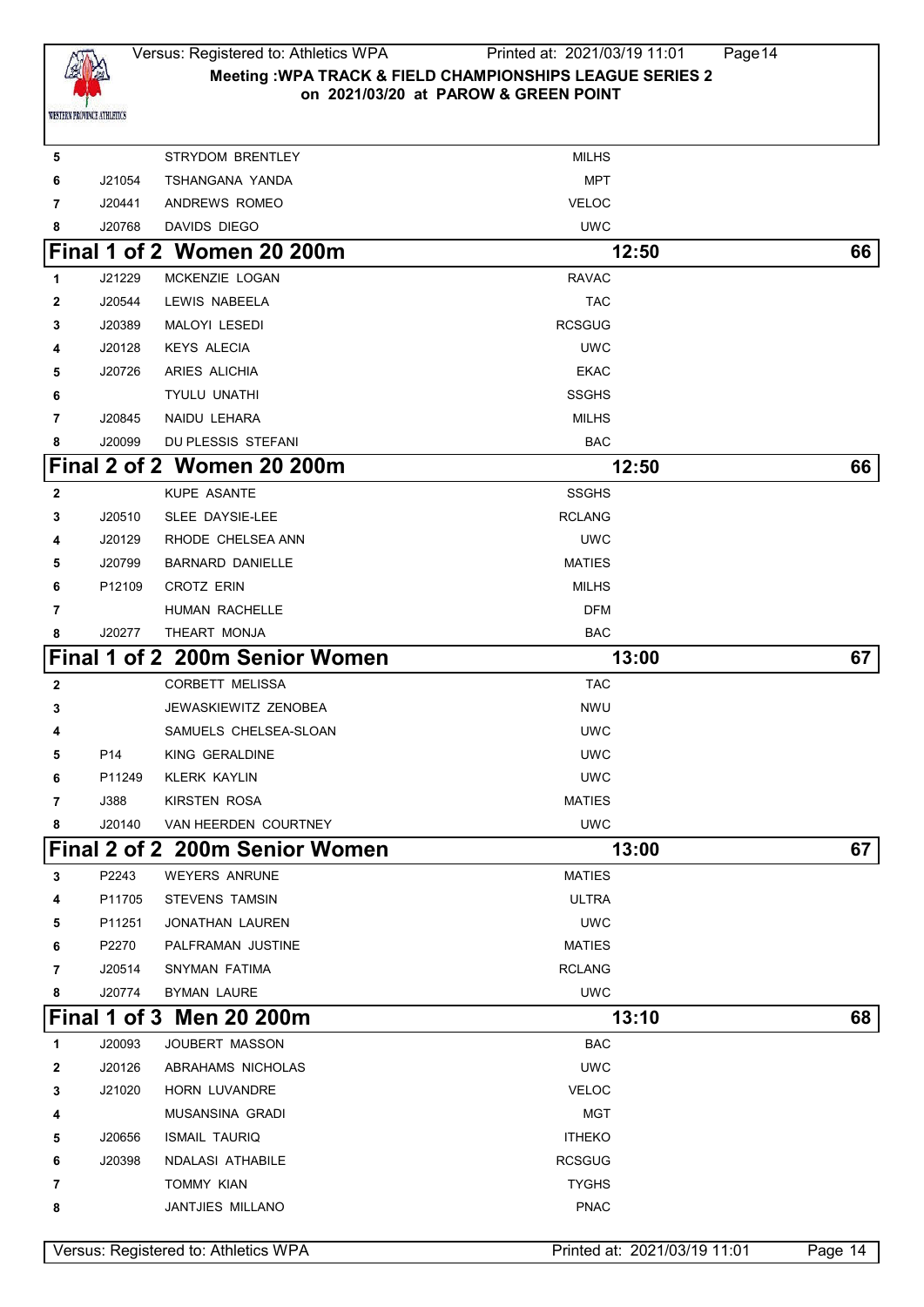

#### Versus: Registered to: Athletics WPA Printed at: 2021/03/19 11:01 Page15 **Meeting :WPA TRACK & FIELD CHAMPIONSHIPS LEAGUE SERIES 2 on 2021/03/20 at PAROW & GREEN POINT**

|                                 |        | Final 2 of 3 Men 20 200m     | 13:10         | 68 |
|---------------------------------|--------|------------------------------|---------------|----|
| $\mathbf 1$                     |        | MULLINS MUHAMMED             | <b>STLBHS</b> |    |
| $\mathbf{2}$                    |        | ALEXANDER RA'EES             | <b>HCHS</b>   |    |
| 3                               |        | KOOPMAN KEAUNO               | <b>HCHS</b>   |    |
| 4                               |        | VAN DEN BERG DORIAN          | <b>STLBHS</b> |    |
| 5                               |        | <b>DAMON ARI-EL</b>          | <b>MBSHS</b>  |    |
| 6                               |        | SIMON CAMERON                | <b>OKIEP</b>  |    |
| 7                               |        | <b>TAYLOR JOSIAH</b>         | <b>BAC</b>    |    |
| 8                               |        | KETSEKILE ABONGILE           | <b>KAC</b>    |    |
| <b>Final 3 of 3 Men 20 200m</b> |        |                              | 13:10         | 68 |
| $\overline{1}$                  | J20147 | TITO ISMA-EEL                | <b>UWC</b>    |    |
| $\overline{2}$                  |        | PEDRO LESHLO                 | <b>PNAC</b>   |    |
| 3                               | J21046 | <b>CUMMINGS WASHINGTON</b>   | <b>ITHEKO</b> |    |
| 4                               |        | <b>MUBETO LESLEY</b>         | <b>MILHS</b>  |    |
| 5                               |        | SAMANGA ANGELO S'MANGALISO   | <b>UWC</b>    |    |
| 6                               |        | MANASE SAXOLA                | <b>IND</b>    |    |
| $\overline{7}$                  |        | <b>BROOKS NIEL</b>           | ABAA          |    |
| 8                               |        | <b>HENDRICKS ADRIAN</b>      | <b>MBSHS</b>  |    |
|                                 |        | Final 1 of 4 200m Senior Men | 13:20         | 69 |
| $\overline{2}$                  |        | <b>CLARKE CHEVAN</b>         | <b>TAC</b>    |    |
| 3                               |        | PETERSEN ASRAF               | <b>VELOC</b>  |    |
| 4                               | P15059 | VAN ROOYEN MITCHELL ALRICH   | <b>UWC</b>    |    |
| 5                               |        | <b>PARSONS DANIEL</b>        | <b>IND</b>    |    |
| 6                               | P12112 | THOBIGUNYA SIPHOSETHU        | <b>CPUT</b>   |    |
| $\overline{7}$                  | P11288 | NDLOVU RODWELL               | <b>UWC</b>    |    |
| 8                               |        | NYASHANU NIGEL               | <b>UWC</b>    |    |
|                                 |        | Final 2 of 4 200m Senior Men | 13:20         | 69 |
| $\overline{2}$                  | P15049 | <b>MENTOOR RICARDO</b>       | <b>BAC</b>    |    |
| 3                               |        | ANDREWS GRANT                | <b>TAC</b>    |    |
| $\overline{A}$                  |        | D16668 VAN DED MEDWE KEECAN  | ITUEXO        |    |

 P15059 VAN ROOYEN MITCHELL ALRICH UWC **Example 2** PARSONS DANIEL **IND**  P12112 THOBIGUNYA SIPHOSETHU CPUT P11288 NDLOVU RODWELL **In the UWC**  NYASHANU NIGEL UWC **Final 2 of 4 200m Senior Men 13:20 69** P15049 MENTOOR RICARDO BAC ANDREWS GRANT TAC P16668 VAN DER MERWE KEEGAN **ITHEKO**  MNISI IAN TAC P12259 BALOYI NEO UCT J20513 DANIELS GORDON R VELOC J348 BRIERS-LOUW DANIëL MATIES **Final 3 of 4 200m Senior Men 13:20 69** RHODE HENRY **CAPAC**  P11315 DE VOS MAC DONALD UWC J11284 SEBOGONDI ESROM UWC P12160 KOTSEDI MOTHEO UCT DU TOIT CHARL **MATIES**  P15576 VAN SCHALKWYK JEAN-JACQUES BAC P6944 PLAAT CHASRAY **ROUGAL CONSTRUCTS Final 4 of 4 200m Senior Men 13:20 69** P11305 KLAASEN CHAD UWC P2235 BURGESS RHEECE **And SECURE 2018** MATIES

Versus: Registered to: Athletics WPA **Printed at: 2021/03/19 11:01** Page 15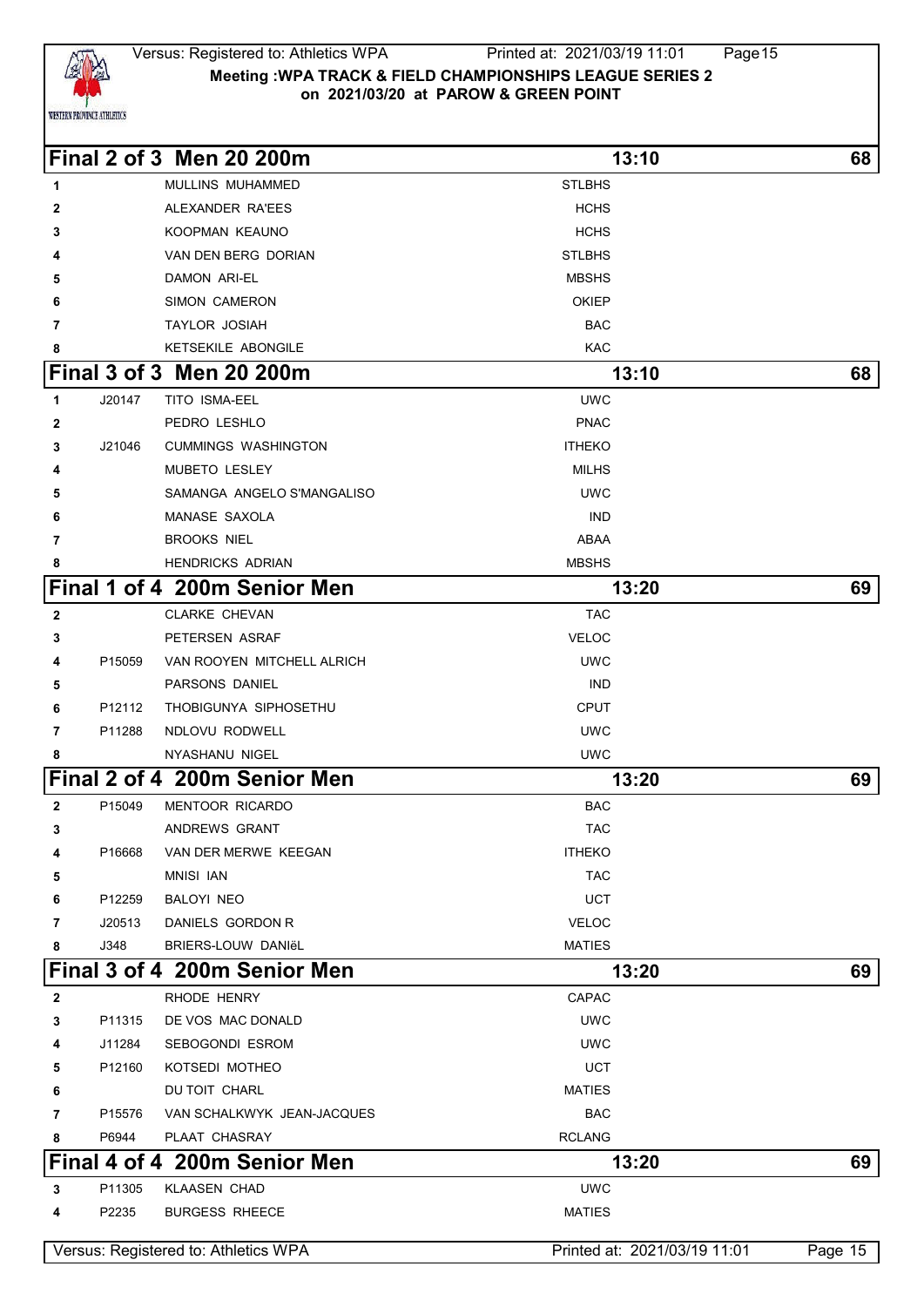

# Versus: Registered to: Athletics WPA Printed at: 2021/03/19 11:01 Page16 **Meeting :WPA TRACK & FIELD CHAMPIONSHIPS LEAGUE SERIES 2 on 2021/03/20 at PAROW & GREEN POINT**

| 5            |                 | MAKANDA MFUNDO XOLO                      | <b>UCT</b>                   |         |
|--------------|-----------------|------------------------------------------|------------------------------|---------|
| 6            |                 | NTSHANGASE MTHOKOZISI                    | <b>UCT</b>                   |         |
| 7            | P11703          | <b>MAY KURWIN</b>                        | <b>ULTRA</b>                 |         |
| 8            | J20951          | <b>SCHIPPERS JOSHUA</b>                  | <b>BAC</b>                   |         |
|              |                 | <b>Final Men 20 TripleJump</b>           | 13:00                        | 70      |
| 1            |                 | <b>CLOETE MATTHEW</b>                    | <b>TYGHS</b>                 |         |
| 2            |                 | <b>MATATA LEON</b>                       | <b>TYGHS</b>                 |         |
| 3            | J21252          | MATUWANE LUBABALO                        | <b>BAC</b>                   |         |
|              |                 | <b>Final TripleJump Senior Men</b>       | 13:00                        | 71      |
|              | P12129          | SEWANYANA JASON                          | <b>TAC</b>                   |         |
|              |                 | <b>Final Girls 16 1500m SteepleChase</b> | 13:30                        | 72      |
|              |                 |                                          |                              |         |
|              |                 | <b>Final Boys 16 1500m SteepleChase</b>  | 13:30                        | 73      |
|              |                 | <b>CILLIERS CHRISTO</b>                  | <b>PRLVAL</b>                |         |
|              |                 | <b>Final Girls 18 2000m SteepleChase</b> | 13:40                        | 74      |
|              |                 | <b>GELDENHUYS ANELIS</b>                 | <b>DFM</b>                   |         |
| 2            |                 | <b>CILLIERS MARIETJIE</b>                | <b>PRLVAL</b>                |         |
|              |                 | Final Boys 18 2000m SteepleChase         | 13:55                        | 75      |
| 1            | J20387          | MCWABENI AVELA                           | <b>RCSGUG</b>                |         |
| 2            |                 | MALOYI AYABONGA                          | <b>RCSGUG</b>                |         |
|              |                 | Final Women 20 3000m SteepleChase        | 14:10                        | 76      |
|              | J20630          | <b>VISSER NADINE</b>                     | <b>BAC</b>                   |         |
|              |                 | Final 3000m SteepleChase Senior Women    | 14:10                        | 77 I    |
| 1            | P <sub>11</sub> | NKUMENGE VUYISEKA                        | <b>BOXER</b>                 |         |
|              |                 | Final Men 20 3000m SteepleChase          | 14:25                        | 78      |
| 1            | J21184          | BEZUIDENHOUT BYRON                       | <b>RAVAC</b>                 |         |
| $\mathbf{2}$ | J21215          | <b>TITUS KEANON</b>                      | <b>RAVAC</b>                 |         |
|              |                 | Final 3000m SteepleChase Senior Men      | 14:25                        | 79      |
| 1            | P11286          | LINDT DARRYL                             | <b>UWC</b>                   |         |
| 2            | P11291          | <b>KLAASTE MERLIN</b>                    | <b>UWC</b>                   |         |
| 3            |                 | SHORT SIMON                              | <b>UCT</b>                   |         |
| 4            | J21213          | <b>WILLIAMS NATHAN</b>                   | <b>RAVAC</b>                 |         |
| 5            | J20603          | NONJIKO MZIWAMADODA                      | <b>CENTRL</b>                |         |
|              |                 | <b>Final 1 of 4 Girls 16 100m</b>        | 15:00                        | 80      |
| 2            |                 | <b>GENNARAKIS CHRISTIANA</b>             | <b>CURROD</b>                |         |
| 3            | J20753          | KAMISH SAARAH                            | <b>ITHEKO</b>                |         |
| 4            |                 | <b>WATKINS ALICIA</b>                    | <b>MBSHS</b>                 |         |
| 5            |                 | OKONKWO ANIKA                            | <b>UWC</b>                   |         |
| 6            |                 | <b>VELDSMAN KIARAH</b>                   | <b>ITHEKO</b>                |         |
| 7            |                 | <b>BUCK KAITLYN</b>                      | <b>PINEHS</b>                |         |
| 8            |                 | <b>GERTENBACH AIMEE</b>                  | <b>BAC</b>                   |         |
|              |                 | Final 2 of 4 Girls 16 100m               | 15:00                        | 80      |
| 3            |                 | NGOMA KETSIA NZIHOU                      | <b>TYGHS</b>                 |         |
| 4            | J20274          | <b>BEST NALA</b>                         | <b>BAC</b>                   |         |
|              |                 |                                          |                              |         |
|              |                 | Versus: Registered to: Athletics WPA     | Printed at: 2021/03/19 11:01 | Page 16 |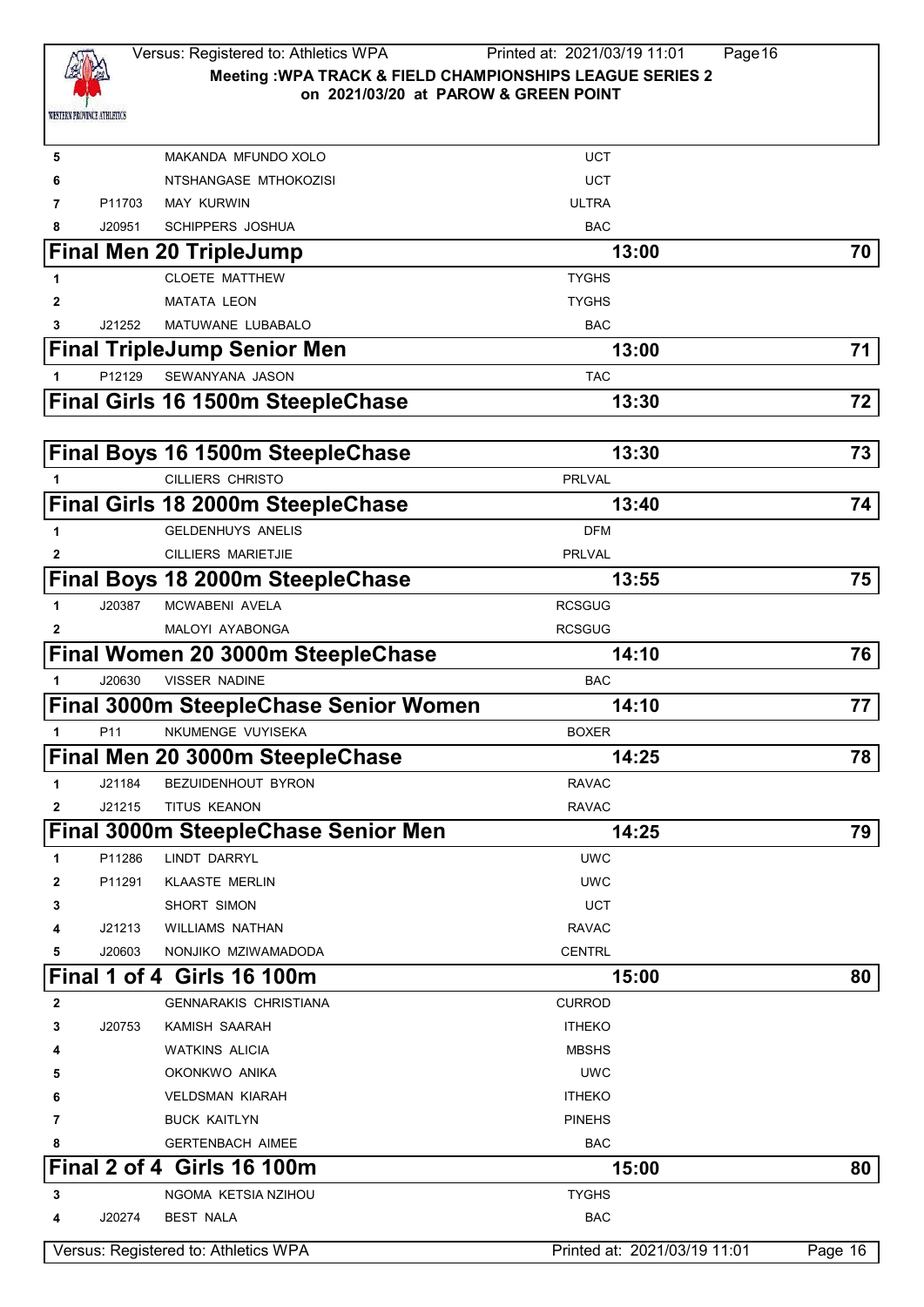

# Versus: Registered to: Athletics WPA Printed at: 2021/03/19 11:01 Page17 **Meeting :WPA TRACK & FIELD CHAMPIONSHIPS LEAGUE SERIES 2 on 2021/03/20 at PAROW & GREEN POINT**

| 5              |        | <b>BRENNER ZAINUP</b>                | <b>TAC</b>                   |         |
|----------------|--------|--------------------------------------|------------------------------|---------|
| 6              | J20893 | KARRIEM NABOEWEYAH                   | <b>ITHEKO</b>                |         |
| 7              |        | DU TOIT ANNERI                       | <b>STLBHS</b>                |         |
| 8              |        | LANGEVELDT RICARDO                   | <b>BAC</b>                   |         |
|                |        | Final 3 of 4 Girls 16 100m           | 15:00                        | 80      |
| 3              | J20953 | <b>WELCOME JAMIA</b>                 | <b>ITHEKO</b>                |         |
| 4              | J21044 | <b>WALKER TAYLIAH</b>                | <b>ITHEKO</b>                |         |
| 5              | J20078 | HARTZENBERG TAMZYNE                  | <b>UWC</b>                   |         |
| 6              |        | CHIKAKA OLDINA                       | <b>TYGHS</b>                 |         |
| $\overline{7}$ | J21254 | LANGEVELDT LISA                      | <b>BAC</b>                   |         |
| 8              |        | OKOAWO TREASURE                      | MILHS                        |         |
|                |        | Final 4 of 4 Girls 16 100m           | 15:00                        | 80      |
| 3              |        | KATZ DEMI                            | <b>REDTOK</b>                |         |
| 4              |        | LABUSCHAGNE ARLINE                   | <b>UWC</b>                   |         |
| 5              |        | MILLIGAN NATASHA                     | <b>MBSHS</b>                 |         |
| 6              |        | <b>EDROSS JALEELA</b>                | <b>ITHEKO</b>                |         |
| $\overline{7}$ | J21251 | <b>VORSTER SOPHIA</b>                | <b>BAC</b>                   |         |
| 8              |        | MARITZ CAYLEY                        | <b>MBSHS</b>                 |         |
|                |        | Final 1 of 3 Boys 16 100m            | 15:10                        | 81      |
| 1              | J20157 | MALLUM SAEED                         | <b>ULTRA</b>                 |         |
| 2              |        | ARNOSTER CHAD                        | <b>STLBHS</b>                |         |
| 3              | J20150 | JACOBS FURQAAN                       | <b>ULTRA</b>                 |         |
| 4              |        | LA VIGRE AIDAN                       | <b>TYGHS</b>                 |         |
| 5              |        | BOTHMA BRANDON-LEIGH                 | <b>UWC</b>                   |         |
| 6              | J20754 | SOLOMONS JADEN                       | <b>ITHEKO</b>                |         |
| 7              |        | <b>DANIELS ETHAN</b>                 | WBJS                         |         |
| 8              | J20891 | JACOBS SOHAIL                        | <b>ITHEKO</b>                |         |
|                |        | Final 2 of 3 Boys 16 100m            | 15:10                        | 81      |
| $\mathbf{2}$   | J20177 | HAJWANI YAASEEN                      | <b>ULTRA</b>                 |         |
| 3              |        | <b>FRITZ JADEN</b>                   | <b>ITHEKO</b>                |         |
| 4              | J20618 | LEHMENSICH CHRISTIAAN                | <b>BAC</b>                   |         |
| 5              |        | <b>HENDRICKS NA'EEM</b>              | <b>PLUMHS</b>                |         |
| 6              | J20169 | ADAMS ANGELO                         | <b>UWC</b>                   |         |
| 7              |        | SOMANA SIBUSISO                      | <b>TYGHS</b>                 |         |
| 8              |        | <b>FERREIRA ETHAN</b>                | <b>STLBHS</b>                |         |
|                |        | Final 3 of 3 Boys 16 100m            | 15:10                        | 81      |
| 2              |        | JACK NAEEM                           | <b>ITHEKO</b>                |         |
| З              |        | PETERSEN TYLER MIKYLE                | <b>TYGHS</b>                 |         |
| 4              |        | CHOTIA ABDURRAZZAAQ                  | <b>WBHS</b>                  |         |
| 5              | J20674 | <b>WILLIAMS COHEN</b>                | <b>UWC</b>                   |         |
| 6              | J20945 | <b>RYAN KIRON</b>                    | <b>TAC</b>                   |         |
| 7              |        | APPEL DANTE                          | <b>PNAC</b>                  |         |
| 8              |        | MONG O'NEIL                          | <b>MILHS</b>                 |         |
|                |        | Final 1 of 2 Girls 18 100m           | 15:20                        | 82      |
| 1              |        | RETIEF ANNA-MART                     | <b>STLBHS</b>                |         |
|                |        | Versus: Registered to: Athletics WPA | Printed at: 2021/03/19 11:01 | Page 17 |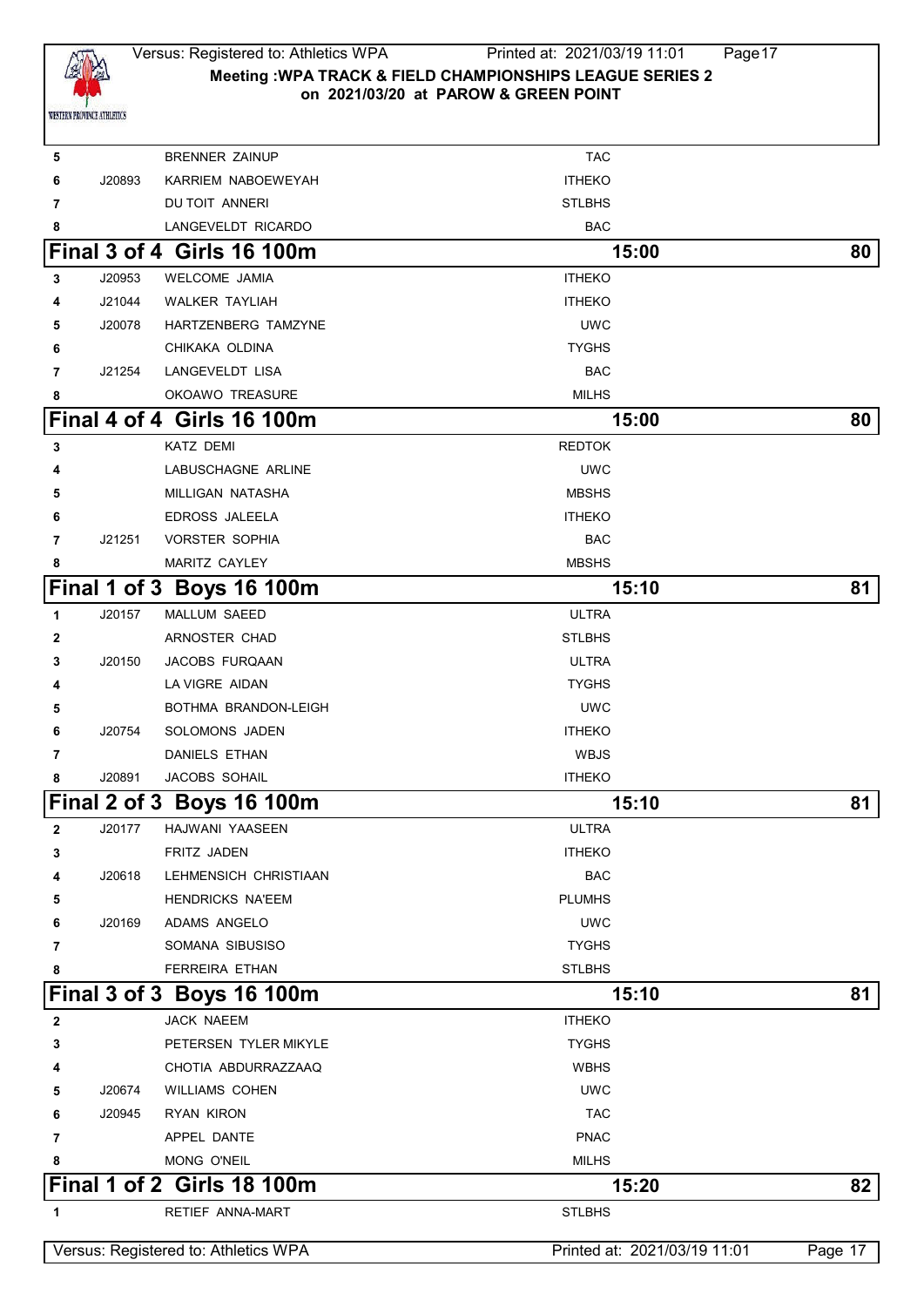

 BULCKE MIANCA MBSHS J21253 LANGEVELDT JADE BAC MARTIN TRINITY **MILHS**  GALANT NABEELAH **ITHEKO**  J20679 STEPHENS HANNAH TAC YOUNG THUHENIA **PNAC**  APRIL REEZMA SSGHS **Final 2 of 2 Girls 18 100m 15:20 82** OLIVER TIFFANY **MILHS**  BOLTMAN ZAHRA SSGHS J20273 DESIRE NOEL BAC ARUM NAZLEY **ARUM NAZLEY PNAC**  J21034 CUPIDO MORGAN MILHS J20797 JOHNSON EMMA BAC CUPIDO KYRA UWC UWC UWC UWC UWC UWC DREYDEN CHARNA-LEE **THE SERVICE SERVICE SERVICES Final 1 of 4 Boys 18 100m 15:30 83** J20533 WILLIAMS XAVIER UWC J20162 ISAACS ZAYD ULTRA J20890 GABIER LUQMAAN **ITHEKO**  TITUS DAMIAN **VELOC**  J21025 DAVIDS SHARIQ **BISHOP** BISHOP J20145 BUCK LIAM UWC EBRAHIM ISHRAAQ **ITHEKO**  J20775 SCHROEDER CHAD TAC **Final 2 of 4 Boys 18 100m 15:30 83** KOTZE WARRICK MBSHS J2040 OTITOOLA OLUWAFIKAYO MPT VAN WYK CHAD STLBHS J20068 PAGE EUGENE **EXAMPLE EXAMPLE EAC**  NEL JACK MBSHS J20768 DAVIDS DIEGO UWC J21120 FLUKS COLE **ITHEKO Final 3 of 4 Boys 18 100m 15:30 83** KINNEAR NOAH **CURROD**  J20097 TOLMIE DEJEAN **BAC**  BLANKERBERG MONTELL **ALCOHOL:** MBSHS STRYDOM BRENTLEY MILHS J20107 BOOIS WAYDEN VELOC J21054 TSHANGANA YANDA MPT J21115 CONSTANT JUNAID **ITHEKO Final 4 of 4 Boys 18 100m 15:30 83** J20857 LIEBENBERG MATHEW VELOC P21569 FORTUIN TYREES **ITHEKO** \* ZANE BAC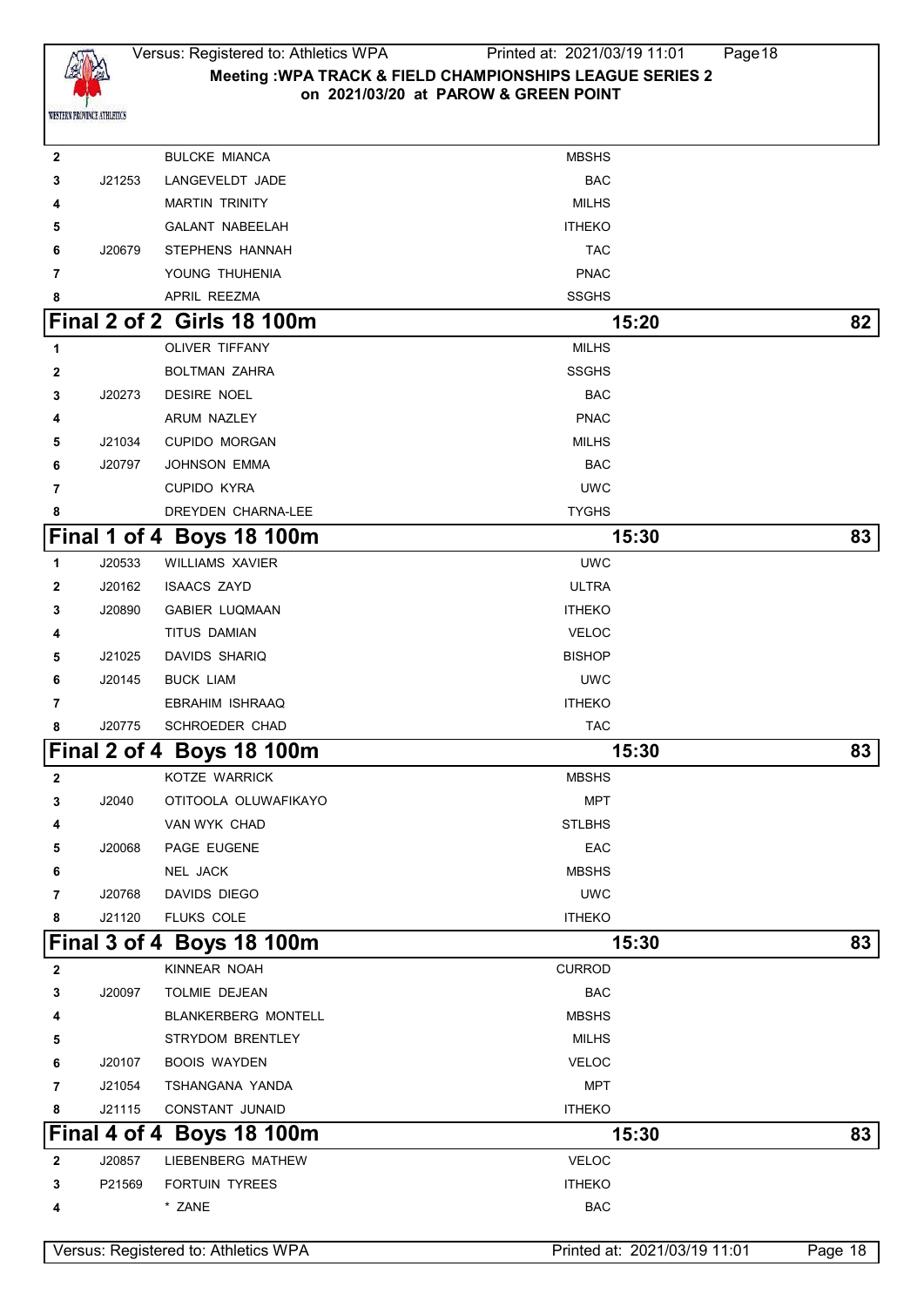

## Versus: Registered to: Athletics WPA Printed at: 2021/03/19 11:01 Page19 **Meeting :WPA TRACK & FIELD CHAMPIONSHIPS LEAGUE SERIES 2 on 2021/03/20 at PAROW & GREEN POINT**

| 5              | J20464 | SASSMAN CAMERON            | MPT           |    |
|----------------|--------|----------------------------|---------------|----|
| 6              | J20447 | LIEBENBERG ZHUAN P         | <b>VELOC</b>  |    |
| 7              |        | <b>ABRAHAMS MARLON</b>     | PRLVAL        |    |
| 8              |        | THOMAS JOSHUA              | <b>BAC</b>    |    |
|                |        | Final 1 of 2 Women 20 100m | 15:40         | 84 |
| $\mathbf{2}$   |        | MICHAELS ROXANNE           | <b>MILHS</b>  |    |
| 3              | J20099 | DU PLESSIS STEFANI         | <b>BAC</b>    |    |
| 4              | J20129 | RHODE CHELSEA ANN          | <b>UWC</b>    |    |
| 5              | J20799 | <b>BARNARD DANIELLE</b>    | <b>MATIES</b> |    |
| 6              | J20128 | <b>KEYS ALECIA</b>         | <b>UWC</b>    |    |
| 7              |        | HUMAN RACHELLE             | <b>DFM</b>    |    |
| 8              | J20510 | SLEE DAYSIE-LEE            | <b>RCLANG</b> |    |
|                |        | Final 2 of 2 Women 20 100m | 15:40         | 84 |
| $\mathbf{2}$   | J20277 | THEART MONJA               | <b>BAC</b>    |    |
| 3              | P1835  | <b>VREY LARA</b>           | <b>NBRC</b>   |    |
| 4              |        | HILL LAWON                 | <b>UWC</b>    |    |
| 5              | J20726 | ARIES ALICHIA              | <b>EKAC</b>   |    |
| 6              | J20111 | <b>JOSHAU MELANIE</b>      | <b>VELOC</b>  |    |
| 7              |        | KUPE ASANTE                | <b>SSGHS</b>  |    |
| 8              | P12109 | <b>CROTZ ERIN</b>          | <b>MILHS</b>  |    |
|                |        | Final 1 of 4 Men 20 100m   | 15:50         | 85 |
| $\mathbf{2}$   | J20735 | PAWANDIWA TATENDA          | <b>EKAC</b>   |    |
| 3              |        | MBOMBO SHAGUY              | <b>PLUMHS</b> |    |
| 4              | J20115 | <b>FIELIES JEMYLE</b>      | <b>VELOC</b>  |    |
| 5              | J20656 | <b>ISMAIL TAURIQ</b>       | <b>ITHEKO</b> |    |
| 6              |        | MANASE SAXOLA              | <b>IND</b>    |    |
| $\overline{7}$ | J20093 | <b>JOUBERT MASSON</b>      | <b>BAC</b>    |    |
| 8              |        | <b>MARUFU PRIDE</b>        | <b>MILHS</b>  |    |
|                |        | Final 2 of 4 Men 20 100m   | 15:50         | 85 |
| 2              |        | ALEXANDER RA'EES           | <b>HCHS</b>   |    |
| 3              | J20126 | ABRAHAMS NICHOLAS          | <b>UWC</b>    |    |
| 4              |        | VAN DEN BERG DORIAN        | <b>STLBHS</b> |    |
| 5              |        | MUSANSINA GRADI            | <b>MGT</b>    |    |
| 6              |        | DAMON ARI-EL               | <b>MBSHS</b>  |    |
| 7              | J20152 | CASSIEM JAWAAD             | <b>ULTRA</b>  |    |
| 8              |        | LANDERS JOSH               | <b>TAC</b>    |    |
|                |        | Final 3 of 4 Men 20 100m   | 15:50         | 85 |
| $\mathbf{2}$   | J21111 | JACOBS DENMAR              | <b>TAC</b>    |    |
| 3              | J20147 | TITO ISMA-EEL              | <b>UWC</b>    |    |
| 4              |        | JEWASKIEWITZ ZANRU         | JEWAC         |    |
| 5              | J20100 | NOE LOWE                   | <b>BAC</b>    |    |
| 6              |        | MUBETO LESLEY              | <b>MILHS</b>  |    |
| 7              |        | PEDRO LESHLO               | <b>PNAC</b>   |    |
| 8              |        | <b>BROOKS NIEL</b>         | ABAA          |    |
|                |        |                            |               |    |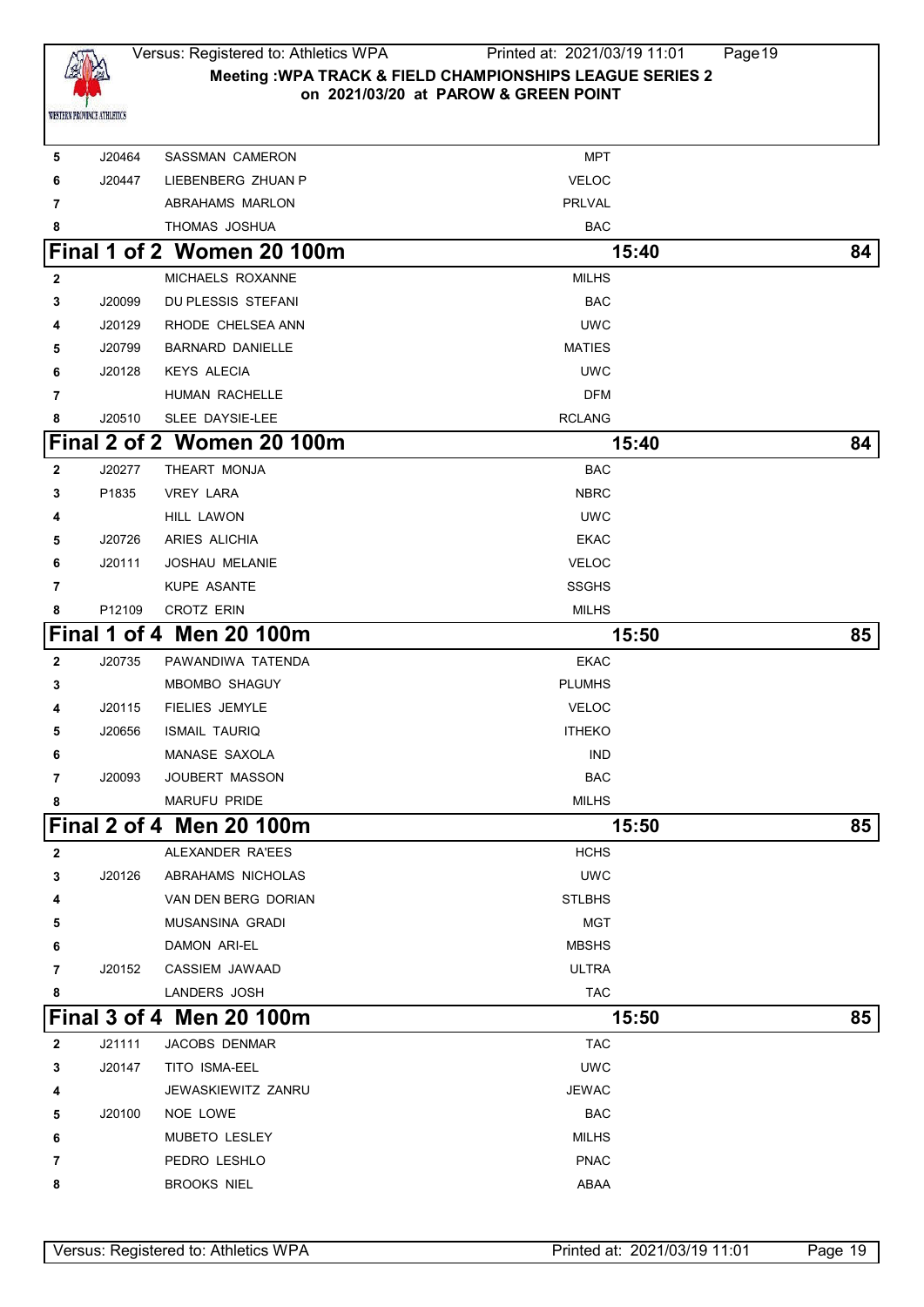

#### Versus: Registered to: Athletics WPA Printed at: 2021/03/19 11:01 Page20 **Meeting :WPA TRACK & FIELD CHAMPIONSHIPS LEAGUE SERIES 2 on 2021/03/20 at PAROW & GREEN POINT**

|              |                 | Final 4 of 4 Men 20 100m             | 15:50                        | 85              |
|--------------|-----------------|--------------------------------------|------------------------------|-----------------|
| 3            |                 | <b>KETSEKILE ABONGILE</b>            | <b>KAC</b>                   |                 |
| 4            | J21020          | <b>HORN LUVANDRE</b>                 | <b>VELOC</b>                 |                 |
| 5            |                 | <b>SIMON CAMERON</b>                 | <b>OKIEP</b>                 |                 |
| 6            |                 | SNYMAN DIAN                          | <b>CURROD</b>                |                 |
| 7            |                 | MULLINS MUHAMMED                     | <b>STLBHS</b>                |                 |
| 8            |                 | JANTJIES MILLANO                     | <b>PNAC</b>                  |                 |
|              |                 | Final 1 of 2 100m Senior Women       | 16:00                        | 86              |
| 3            | J20774          | <b>BYMAN LAURE</b>                   | <b>UWC</b>                   |                 |
|              | P11249          | <b>KLERK KAYLIN</b>                  | <b>UWC</b>                   |                 |
| 5            |                 | SAMUELS CHELSEA-SLOAN                | <b>UWC</b>                   |                 |
| 6            |                 | JACOBS JOLENE                        | <b>WGAC</b>                  |                 |
| 7            |                 | <b>CORBETT MELISSA</b>               | <b>TAC</b>                   |                 |
|              |                 | Final 2 of 2 100m Senior Women       | 16:00                        | 86              |
| 3            | J20514          | SNYMAN FATIMA                        | <b>RCLANG</b>                |                 |
| 4            | P12195          | YAZE ZANDILE                         | UCT                          |                 |
| 5            | P11705          | <b>STEVENS TAMSIN</b>                | <b>ULTRA</b>                 |                 |
| 6            |                 | JEWASKIEWITZ ZENOBEA                 | <b>NWU</b>                   |                 |
|              |                 | Final 1 of 5 100m Senior Men         | 16:10                        | 87 <sup>°</sup> |
| $\mathbf{2}$ |                 | LEWIS DYLAN                          | <b>BOXFAR</b>                |                 |
| 3            |                 | PETERSEN ASRAF                       | <b>VELOC</b>                 |                 |
| 4            | P15059          | VAN ROOYEN MITCHELL ALRICH           | <b>UWC</b>                   |                 |
| 5            |                 | PARSONS DANIEL                       | <b>IND</b>                   |                 |
| 6            | P12259          | BALOYI NEO                           | <b>UCT</b>                   |                 |
| 7            | P11289          | <b>DAVIDS LUKE</b>                   | <b>UWC</b>                   |                 |
| 8            | P11703          | <b>MAY KURWIN</b>                    | <b>ULTRA</b>                 |                 |
|              |                 | Final 2 of 5 100m Senior Men         | 16:10                        | 87 <sub>1</sub> |
| $\mathbf{2}$ |                 | JOUBERT PAUL JOZUA                   | <b>WGAC</b>                  |                 |
| 3            |                 | ANDREWS GRANT                        | <b>TAC</b>                   |                 |
| 4            | P16668          | VAN DER MERWE KEEGAN                 | <b>ITHEKO</b>                |                 |
| 5            |                 | <b>MNISI IAN</b>                     | <b>TAC</b>                   |                 |
| 6            |                 | <b>BRAAF LAYTON</b>                  | <b>UWC</b>                   |                 |
| 7            | P10586          | <b>DEAN JOHN</b>                     | <b>EKAC</b>                  |                 |
| 8            |                 | ALKANA ANTONIO                       | <b>BAC</b>                   |                 |
|              |                 | Final 3 of 5 100m Senior Men         | 16:10                        | 87              |
| $\mathbf{2}$ | P15049          | <b>MENTOOR RICARDO</b>               | <b>BAC</b>                   |                 |
| 3            | P15638          | <b>WELCOME TAHRIQ</b>                | <b>ITHEKO</b>                |                 |
| 4            | J11284          | SEBOGONDI ESROM                      | <b>UWC</b>                   |                 |
| 5            | P13948          | <b>EWERS JOSHUA</b>                  | <b>TAC</b>                   |                 |
| 6            | P11315          | DE VOS MAC DONALD                    | <b>UWC</b>                   |                 |
| 7            | J20477          | MUSAMBIDZI COSTODIO                  | MPT                          |                 |
| 8            | P <sub>28</sub> | <b>JOSIAS JESSE</b>                  | <b>UWC</b>                   |                 |
|              |                 | Final 4 of 5 100m Senior Men         | 16:10                        | 87              |
| 2            |                 | JEWASKIEWITZ DEON                    | <b>GNAC</b>                  |                 |
| 3            | P11288          | NDLOVU RODWELL                       | <b>UWC</b>                   |                 |
|              |                 | Versus: Registered to: Athletics WPA | Printed at: 2021/03/19 11:01 | Page 20         |
|              |                 |                                      |                              |                 |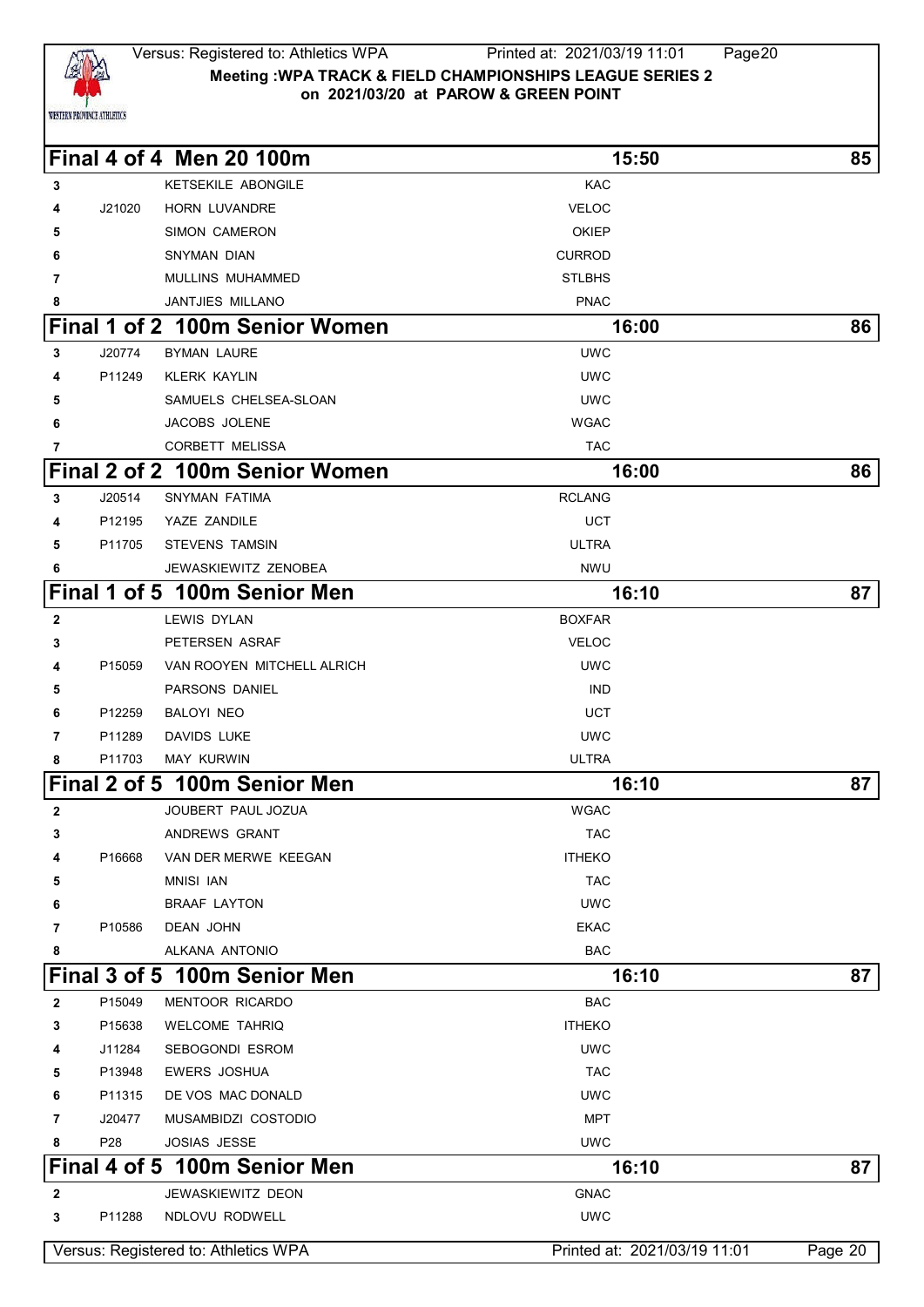

| 4              |        | MICHAU KEENAN                        | <b>TAC</b>                   |         |
|----------------|--------|--------------------------------------|------------------------------|---------|
| 5              | P12160 | KOTSEDI MOTHEO                       | <b>UCT</b>                   |         |
| 6              | P11270 | <b>MADINI AZILE</b>                  | <b>UWC</b>                   |         |
| 7              | P6944  | PLAAT CHASRAY                        | <b>RCLANG</b>                |         |
| 8              |        | ENGEL ROSCOE                         | <b>TAC</b>                   |         |
|                |        | Final 5 of 5 100m Senior Men         | 16:10                        | 87      |
| 3              | J20174 | <b>MANASSA MIKHAIL</b>               | <b>ULTRA</b>                 |         |
| 4              | P2235  | <b>BURGESS RHEECE</b>                | <b>MATIES</b>                |         |
| 5              |        | MAKANDA MFUNDO XOLO                  | <b>UCT</b>                   |         |
| 6              | P11305 | <b>KLAASEN CHAD</b>                  | <b>UWC</b>                   |         |
| $\overline{7}$ |        | NYASHANU NIGEL                       | <b>UWC</b>                   |         |
| 8              |        | <b>CLARKE CHEVAN</b>                 | <b>TAC</b>                   |         |
|                |        | <b>Final Girls 16 800m</b>           | 16:20                        | 88      |
| 1              |        | <b>FURNESS MIYA</b>                  | <b>MILHS</b>                 |         |
| 2              |        | VAN TONDER CHARNé                    | <b>DFM</b>                   |         |
| 3              |        | <b>GUNTER ITHIKE</b>                 | <b>CURROD</b>                |         |
| 4              | J20278 | <b>SCHOLTZ MEGAN</b>                 | <b>BAC</b>                   |         |
| 5              |        | SAAYMAN ZIANE                        | <b>MBSHS</b>                 |         |
| 6              | J21248 | <b>BESTER KIARA</b>                  | <b>VOB</b>                   |         |
| 7              |        | VENTER ALICE NICOLETTE               | <b>CURROD</b>                |         |
| 8              |        | <b>FOURIE MIECKE</b>                 | PRLVAL                       |         |
| 9              |        | <b>QUMBA AKHILE</b>                  | <b>UWC</b>                   |         |
|                |        | Final Boys 16 800m                   | 16:30                        | 89      |
| 1              |        | HURLING MJ                           | <b>BOXFAR</b>                |         |
| 2              |        | SMITH REUBEN                         | <b>BOXFAR</b>                |         |
| 3              |        | PRESENCE JAVIN                       | <b>MILHS</b>                 |         |
| 4              |        | <b>MARTIN LUKE</b>                   | <b>TYGHS</b>                 |         |
| 5              | J21150 | J VAN RENSBURG XANDER                | <b>BOXFAR</b>                |         |
| 6              |        | <b>CERES ABDUL QAADIER</b>           | <b>ITHEKO</b>                |         |
| 7              | J21030 | <b>MBATSA INAM</b>                   | <b>VOB</b>                   |         |
| 8              | J20395 | KROKRANI SINOTHANDO                  | <b>RCSGUG</b>                |         |
| 9              | J21144 | <b>NOAYI THABISO</b>                 | <b>RCSGUG</b>                |         |
| 10             |        | JOHNSON JAMIAL                       | PRLVAL                       |         |
| 11             |        | HASSEN NIAZ                          | <b>TAC</b>                   |         |
|                |        | Final Girls 18 800m                  | 16:40                        | 90      |
| 3              | J21152 | <b>VEITCH CAMILLA</b>                | <b>BOXFAR</b>                |         |
| 4              | J20163 | BOLTMAN JADE                         | <b>ULTRA</b>                 |         |
| 5              | J20396 | <b>MRWEBI NANDE</b>                  | <b>RCSGUG</b>                |         |
| 6              |        | THERON LIZA                          | <b>DFM</b>                   |         |
| 7              |        | TERBLANCHE CHLOE                     | <b>MILHS</b>                 |         |
| 8              | J20783 | <b>DINTSI AMAHLE</b>                 | <b>VOB</b>                   |         |
|                |        | Final Women 20 800m                  | 16:50                        | 91      |
| 3              | J20544 | LEWIS NABEELA                        | <b>TAC</b>                   |         |
| 4              |        | JANSEN V VUUREN AME                  | <b>VELOC</b>                 |         |
| 5              | J20413 | <b>BACKEBERG ANNA</b>                | <b>VOB</b>                   |         |
|                |        |                                      |                              |         |
|                |        | Versus: Registered to: Athletics WPA | Printed at: 2021/03/19 11:01 | Page 21 |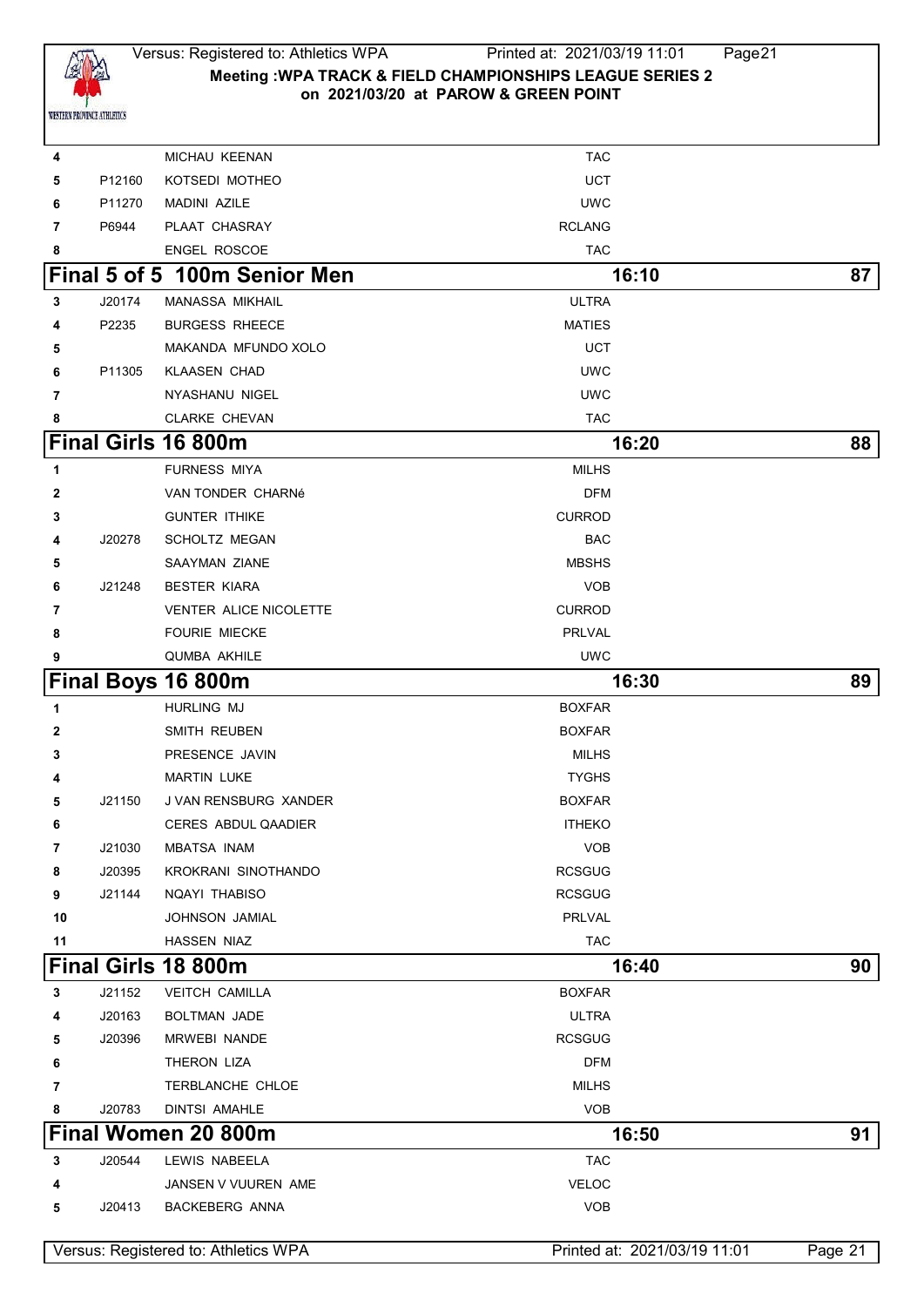

# Versus: Registered to: Athletics WPA Printed at: 2021/03/19 11:01 Page22 **Meeting :WPA TRACK & FIELD CHAMPIONSHIPS LEAGUE SERIES 2 on 2021/03/20 at PAROW & GREEN POINT**

| 6            |        | <b>BAUERMEESTER CELINA</b>           | <b>TYGHS</b>                 |         |
|--------------|--------|--------------------------------------|------------------------------|---------|
| 7            | J20135 | JOOSTE TAMICA                        | <b>UWC</b>                   |         |
| 8            | J21149 | HENRY PAIGE DOUGLAS                  | <b>BOXFAR</b>                |         |
|              |        | <b>Final 800m Senior Women</b>       | 17:00                        | 92      |
| 3            | P2993  | <b>GRIFFITHS KOBIE</b>               | <b>NEDBNK</b>                |         |
| 4            | P1749  | <b>BOER SHARLAN</b>                  | <b>ITHEKO</b>                |         |
| 5            | P6850  | MTHETHO NOCWAKA                      | <b>RCLANG</b>                |         |
| 6            |        | SWANEPOEL MEAGAN                     | <b>ITHEKO</b>                |         |
|              |        | Final Boys 18 800m                   | 17:10                        | 93      |
| 1            |        | VAN DER WERF LEO                     | <b>BOXPBH</b>                |         |
| 2            |        | MALOYI AYABONGA                      | <b>RCSGUG</b>                |         |
| 3            |        | KOTZE JORDAN                         | <b>MBSHS</b>                 |         |
| 4            |        | SMITH CHAD                           | <b>MPT</b>                   |         |
| 5            |        | JAFTA CHARLTON                       | <b>BOTAC</b>                 |         |
| 6            | J20665 | JOSHUA JAYDEN                        | <b>UWC</b>                   |         |
| 7            | J20159 | KERBELKER ABDUL KAREEM               | <b>VOB</b>                   |         |
| 8            | P12111 | <b>BOSH DAMIAN</b>                   | <b>CPUT</b>                  |         |
| 9            |        | JOOSTE WAYLON                        | <b>UWC</b>                   |         |
| 10           |        | <b>BRITZ DAMIAN</b>                  | <b>TYGHS</b>                 |         |
| 11           |        | AFRIKA ZANDRE                        | <b>UWC</b>                   |         |
|              |        | Final Men 20 800m                    | 17:20                        | 94      |
| 1            | J21243 | DU BOIS JOHAN GUSTAVE                | <b>BAC</b>                   |         |
| $\mathbf{2}$ | J20878 | DE WEE JAYDON                        | <b>VELOC</b>                 |         |
| 3            | P11108 | LOESCH KEENAN                        | <b>BOXFAR</b>                |         |
| 4            | J20156 | SOCHOP KEANAN                        | <b>BAC</b>                   |         |
| 5            |        | <b>HENDRICKS MANEDO</b>              | <b>VELOC</b>                 |         |
| 6            | J20785 | RUDOLPH DYLAN                        | <b>VOB</b>                   |         |
| 7            | J20212 | <b>BOOYSEN OWEN</b>                  | <b>KRRC</b>                  |         |
| 8            | P12117 | ADAMS CHANDON                        | <b>CPUT</b>                  |         |
| 9            |        | SATHYAN SHERRY                       | <b>BOXFAR</b>                |         |
| 10           |        | RICHARDS LIAM                        | <b>MBSHS</b>                 |         |
|              |        | <b>Final 800m Senior Men</b>         | 17:30                        | 95      |
| 1            | P1635  | LOTT KEATON                          | <b>ITHEKO</b>                |         |
| 2            |        | CLOETE DONVEITHO                     | <b>HELHAR</b>                |         |
| 3            | P5792  | MASHIMBYE THEODORE                   | <b>SANDF</b>                 |         |
| 4            |        | DAMONS BRUCE-LYNN                    | <b>NEDBNK</b>                |         |
| 5            | P2826  | <b>BESTENBIER OSCAR</b>              | <b>NEDBNK</b>                |         |
| 6            |        | JEFFERIES BRADLEY                    | <b>ITHEKO</b>                |         |
| 7            | P11316 | NEELS JASON                          | <b>UWC</b>                   |         |
| 8            | P6942  | ZANA FABIAN                          | <b>RCLANG</b>                |         |
| 9            | P2856  | <b>JOHNSON KIAN</b>                  | <b>NEDBNK</b>                |         |
| 10           | P1649  | PHILANDER TOBIAS                     | <b>ITHEKO</b>                |         |
| 11           | P2958  | <b>GRENDON ANTHONY</b>               | <b>NEDBNK</b>                |         |
|              |        | <b>Final Girls 16 90m Hurdles</b>    | 17:45                        | 96      |
| $\mathbf{2}$ | J21251 | <b>VORSTER SOPHIA</b>                | <b>BAC</b>                   |         |
|              |        | Versus: Registered to: Athletics WPA | Printed at: 2021/03/19 11:01 | Page 22 |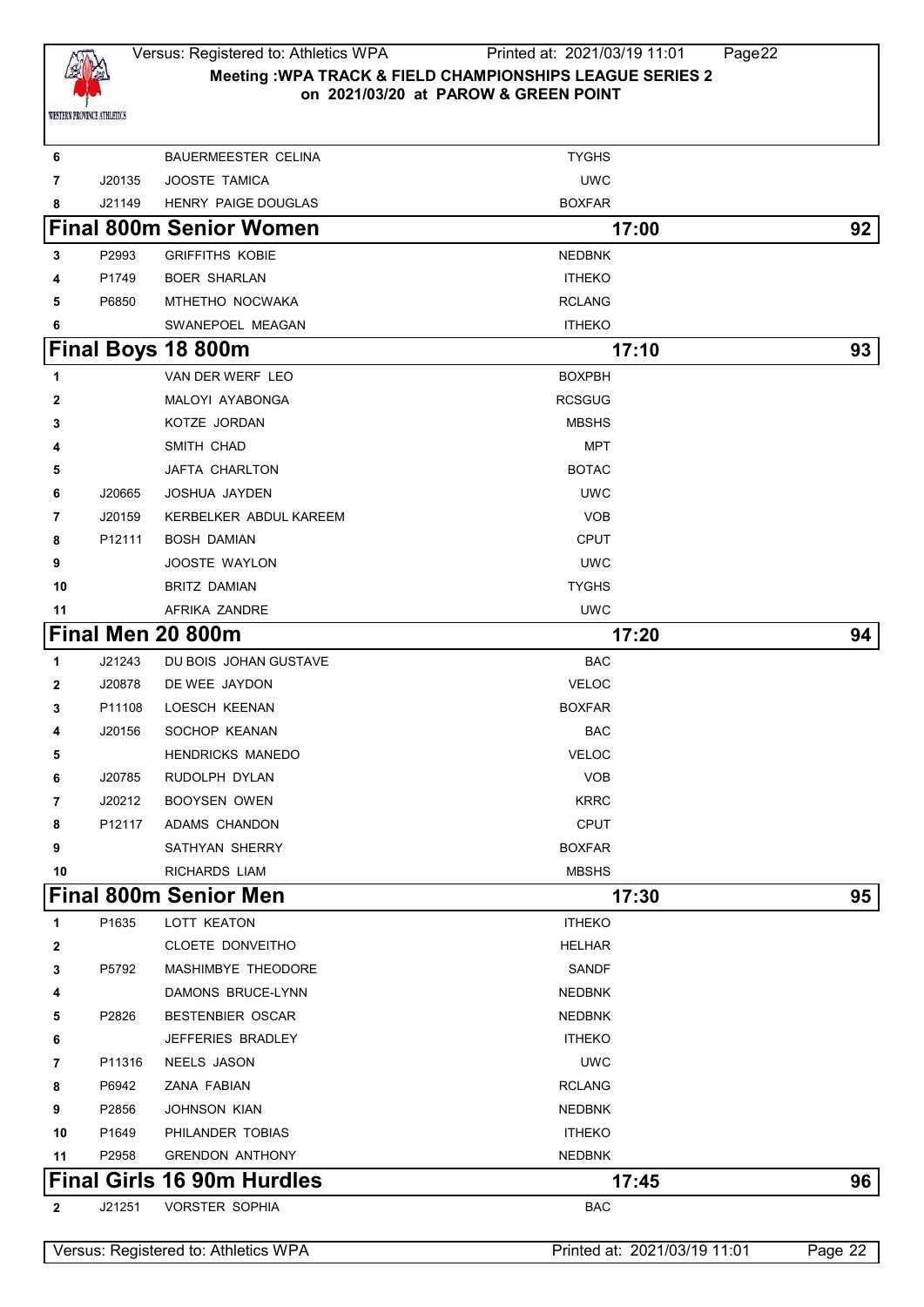

 **GENNARAKIS CHRISTIANA CURROD**  J20274 BEST NALA BAC MILLIGAN NATASHA MBSHS J21051 OBERHOLZER LANA **BAC**  MARITZ CAYLEY **MARITZ CAYLEY** MBSHS TEN CATE AMY **BAC Final Girls 18 100m Hurdles 17:55 97** ABRAHAMS ISABELLA TAC OTTO ABIGAIL **TYGHS**  J20095 THERON ALET **Final Women 20 100m Hurdles 18:05 98** TYULU UNATHI SSGHS J20544 LEWIS NABEELA TAC P30 VAN DER LINDE MARGA BAC J20845 NAIDU LEHARA MILHS **Final 100m Hurdles Senior Women 18:05 99** J20130 DONOUGH AMEERAH UWC **Final Boys 16 100m Hurdles 18:05 84cm 100 ERITZ JADEN ITHEKO**  J20754 SOLOMONS JADEN ITHEKO ACKERMANN SEBASTIAAN **BAC**  J20618 LEHMENSICH CHRISTIAAN BAC **PETERSEN TYLER MIKYLE TYGHS**  JACK NAEEM **ITHEKO Final Boys 18 110m Hurdles** 18:20 **101**  J206659 ISMAIL MUJAAHID ITHEKO MARNEY JORDAN LEE TYGHS J20464 SASSMAN CAMERON MPT BLANKERBERG MONTELL **ALCOREGY MESSIS**  J21115 CONSTANT JUNAID **ITHEKO Final Men 20 110m Hurdles 18:30 102** J20152 CASSIEM JAWAAD ULTRA SIMON CAMERON **CAMERON CAMERON**  J21111 JACOBS DENMAR TAC **Final 110m Hurdles Senior Men 18:40 103** P11221 PIENAAR MARCELLO UWC NTSHANGASE MTHOKOZISI UCT P13276 RIDDLES DARREN BAC P11270 MADINI AZILE UWC J20477 MUSAMBIDZI COSTODIO MPT ALKANA ANTONIO BAC **Final Girls 16 Shotput 08:00 3kg 104 1** JONES TAYLIA **FAIRM**  RUDOLPH OLIVIA **FAIRM**  J488 NEL CHRIS-MARI ORAK Versus: Registered to: Athletics WPA Printed at: 2021/03/19 11:01 Page 23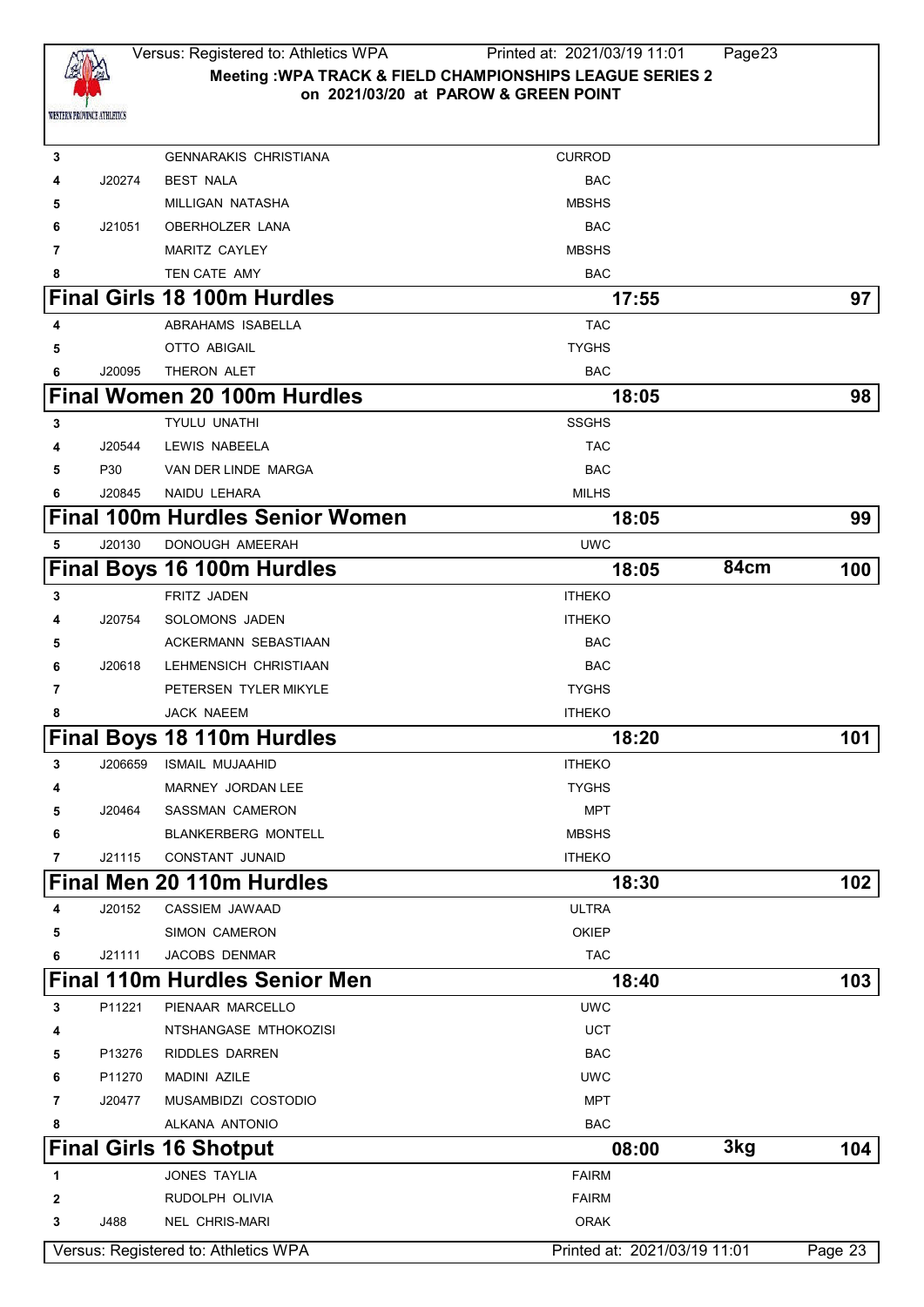

| J20632<br>4 | <b>SOLOMON JESSE</b>                 | BAC                          |     |         |
|-------------|--------------------------------------|------------------------------|-----|---------|
| J20102<br>5 | <b>GOUWS ANJA</b>                    | BAC                          |     |         |
| J20549<br>6 | SERROTTI CHLOE                       | <b>TAC</b>                   |     |         |
| 7           | <b>LAKAY TYLA</b>                    | <b>MILHS</b>                 |     |         |
|             | <b>Final Girls 18 Shotput</b>        | 08:00                        |     | 105     |
| 1           | SWART ANNERI                         | <b>STLBHS</b>                |     |         |
| J20269<br>2 | <b>CRONJE CHARLOTTE</b>              | BAC                          |     |         |
| 3           | PROUDFOOT KRISTIN                    | <b>FAIRM</b>                 |     |         |
|             | <b>MAQASHO APHIWE AVIERY</b>         | <b>STLBHS</b>                |     |         |
| 5           | ABBOTT LEA                           | <b>CURROD</b>                |     |         |
| 6           | HAUPT JAMEY                          | <b>PORTHS</b>                |     |         |
|             | <b>Final Women 20 Shotput</b>        | 08:00                        |     | 106     |
| J20626<br>1 | ABRAHAMS KELSEY                      | <b>BAC</b>                   |     |         |
| J20409<br>2 | SOPHILE SIBULELE                     | <b>RCSGUG</b>                |     |         |
| J20101<br>3 | <b>JORDAAN ZOë</b>                   | BAC                          |     |         |
| J20460<br>4 | LANGENHOVEN BIANCA                   | <b>MPT</b>                   |     |         |
| J20393<br>5 | SIMANGA SIPHOKAZI                    | <b>RCSGUG</b>                |     |         |
|             | <b>Final Shotput Senior Women</b>    | 08:00                        |     | 107     |
| P11460<br>1 | LA GRANGE RACHELLE                   | <b>BAC</b>                   |     |         |
|             | <b>Final Boys 16 Shotput</b>         | 08:00                        | 5kg | 108     |
|             |                                      |                              |     |         |
|             | <b>Final Boys 18 Shotput</b>         | 08:00                        |     | 109     |
| 1           | <b>BURGESS JORDAN</b>                | <b>TYGHS</b>                 |     |         |
| J20956<br>2 | <b>DAVIDS MUBAARIK</b>               | <b>ITHEKO</b>                |     |         |
| 3           | <b>RANFT JUSTIN</b>                  | <b>VELOC</b>                 |     |         |
| J20164<br>4 | ARENDSE JARRED                       | <b>ULTRA</b>                 |     |         |
|             | <b>Final Men 20 Shotput</b>          | 08:00                        |     | 110     |
| J20631<br>1 | SOLOMON JADéN                        | BAC                          |     |         |
| 2<br>J20702 | <b>WEASELS JESSE</b>                 | <b>SPAC</b>                  |     |         |
| 3           | LEWIS DYLAN                          | <b>BOXFAR</b>                |     |         |
| 4           | <b>MARX EUGENE</b>                   | <b>BAC</b>                   |     |         |
| J20703<br>5 | YON DIONDRE                          | <b>SPAC</b>                  |     |         |
|             | <b>Final Shotput Senior Men</b>      | 08:00                        |     | 111     |
| P3244<br>1  | <b>WIENER SHUKRI</b>                 | <b>PINEAC</b>                |     |         |
| P15335<br>2 | JONES SAFWAAN                        | <b>SPAC</b>                  |     |         |
| J20155<br>3 | FIELD JAMIE                          | <b>ULTRA</b>                 |     |         |
| P15332<br>4 | <b>MARAIS DANIEL</b>                 | <b>SPAC</b>                  |     |         |
| P15333<br>5 | <b>URION TROY</b>                    | <b>SPAC</b>                  |     |         |
| P15337<br>6 | BENJAMIN VALESCA                     | <b>SPAC</b>                  |     |         |
|             | <b>Final Boys 16 Hammer</b>          | 09:30                        | 5kg | 112     |
| 1           | V WYK HAYDEN                         | <b>PRLVAL</b>                |     |         |
|             | <b>Final Boys 18 Hammer</b>          | 09:30                        |     | 113     |
| J20282<br>1 | LOUW CHARL                           | <b>BAC</b>                   |     |         |
| J20719<br>2 | SMIT CHRISTOPHER                     | <b>STRAND</b>                |     |         |
|             |                                      |                              |     |         |
|             | Versus: Registered to: Athletics WPA | Printed at: 2021/03/19 11:01 |     | Page 24 |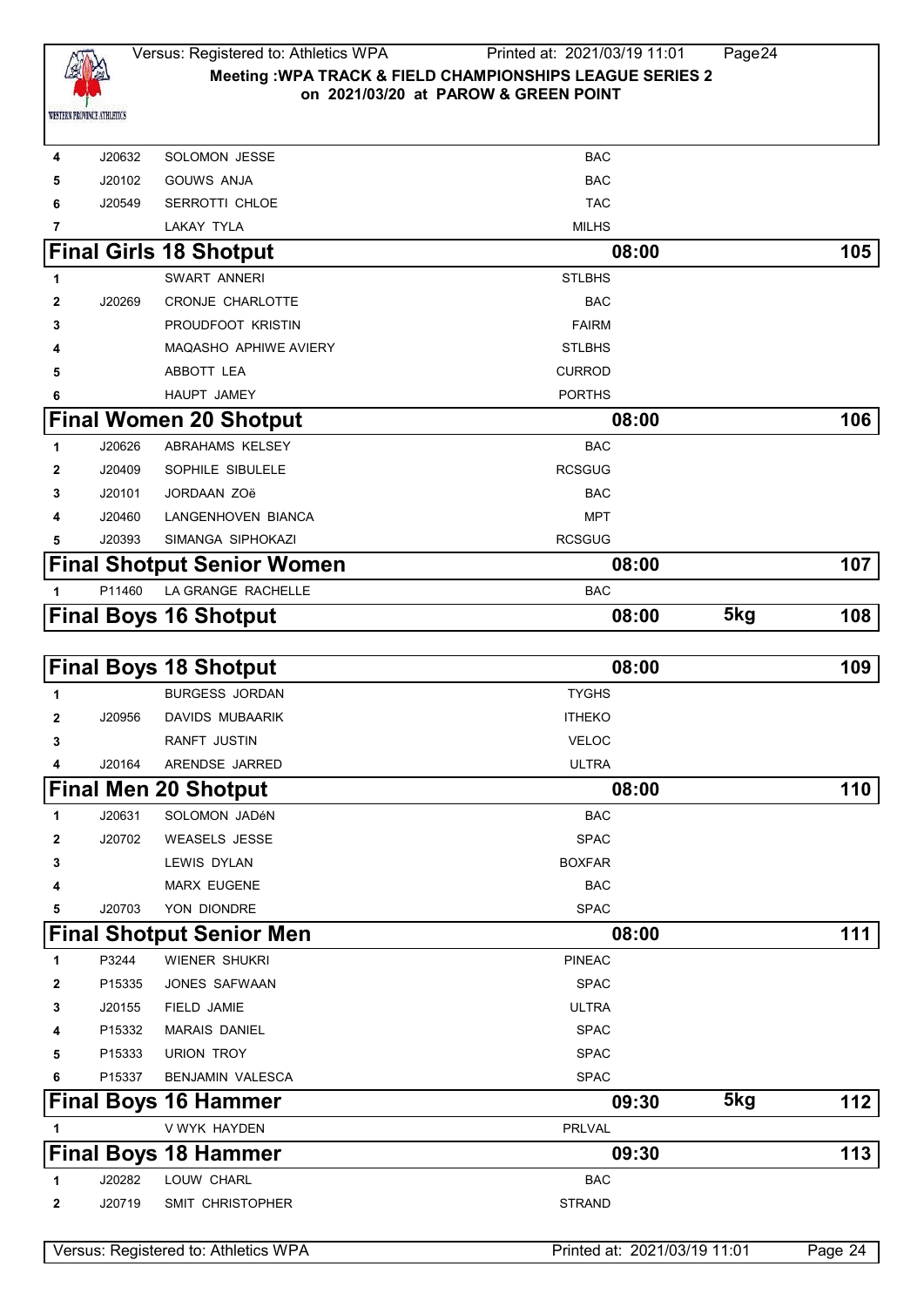

## Versus: Registered to: Athletics WPA Printed at: 2021/03/19 11:01 Page25 **Meeting :WPA TRACK & FIELD CHAMPIONSHIPS LEAGUE SERIES 2 on 2021/03/20 at PAROW & GREEN POINT**

|              |        | <b>Final Men 20 Hammer</b>        | 09:30         |      | 114 |
|--------------|--------|-----------------------------------|---------------|------|-----|
| 1            | J21237 | PISTOTRIUS MICHAEL JAMES          | <b>BAC</b>    |      |     |
| $\mathbf{2}$ | P31    | VAN DER MERWE CAREL               | <b>BAC</b>    |      |     |
|              |        | <b>Final Hammer Senior Men</b>    | 09:30         |      | 115 |
| 1            | P11454 | OLIVIER JAUNU                     | <b>BAC</b>    |      |     |
|              |        | <b>Final Girls 16 Javelin</b>     | 09:30         | 500g | 116 |
| 1            |        | LONDT CHANé                       | <b>STLBHS</b> |      |     |
| 2            |        | <b>JONKER THALISA</b>             | <b>STLBHS</b> |      |     |
| 3            |        | <b>JONES TAYLIA</b>               | <b>FAIRM</b>  |      |     |
| 4            |        | <b>ROSS MEGAN</b>                 | <b>STLBHS</b> |      |     |
|              |        | <b>Final Women 20 Javelin</b>     | 09:30         |      | 117 |
| 1            |        | NEETHLING CARLA                   | <b>MBSHS</b>  |      |     |
| 2            | J20101 | <b>JORDAAN ZOë</b>                | <b>BAC</b>    |      |     |
| 3            | J20460 | LANGENHOVEN BIANCA                | MPT           |      |     |
|              |        | <b>Final Girls 18 Javelin</b>     | 09:30         |      | 118 |
| 1            |        | SWART ANNERI                      | <b>STLBHS</b> |      |     |
| 2            |        | HAUPT JAMEY                       | <b>PORTHS</b> |      |     |
|              |        | <b>Final Javelin Senior Women</b> | 09:30         |      | 119 |
| 1            | P11460 | LA GRANGE RACHELLE                | <b>BAC</b>    |      |     |
|              |        | <b>Final Girls 16 Discus</b>      | 11:00         | 1kg  | 120 |
| 1            | J488   | <b>NEL CHRIS-MARI</b>             | <b>ORAK</b>   |      |     |
| 2            | J20102 | <b>GOUWS ANJA</b>                 | <b>BAC</b>    |      |     |
| 3            | J20632 | <b>SOLOMON JESSE</b>              | <b>BAC</b>    |      |     |
| 4            | J20549 | SERROTTI CHLOE                    | <b>TAC</b>    |      |     |
|              |        | <b>Final Girls 18 Discus</b>      | 11:00         |      | 121 |
| 1            | J20269 | <b>CRONJE CHARLOTTE</b>           | <b>BAC</b>    |      |     |
| 2            |        | SWART ANNERI                      | <b>STLBHS</b> |      |     |
| З            |        | PROUDFOOT KRISTIN                 | <b>FAIRM</b>  |      |     |
|              |        | LOUW JEMMA                        | <b>STLBHS</b> |      |     |
| 5            |        | <b>MAQASHO APHIWE AVIERY</b>      | <b>STLBHS</b> |      |     |
| 6            |        | HAUPT JAMEY                       | <b>PORTHS</b> |      |     |
| 7            |        | ABBOTT LEA                        | <b>CURROD</b> |      |     |
|              |        | <b>Final Women 20 Discus</b>      | 11:00         |      | 122 |
| 1            |        | NEETHLING CARLA                   | <b>MBSHS</b>  |      |     |
| 2            | J20626 | ABRAHAMS KELSEY                   | <b>BAC</b>    |      |     |
| 3            | J20101 | JORDAAN ZOë                       | <b>BAC</b>    |      |     |
| 4            | J20393 | SIMANGA SIPHOKAZI                 | <b>RCSGUG</b> |      |     |
| 5            | J20460 | LANGENHOVEN BIANCA                | <b>MPT</b>    |      |     |
| 6            | J20409 | SOPHILE SIBULELE                  | <b>RCSGUG</b> |      |     |
|              |        | <b>Final Discus Senior Women</b>  | 11:00         |      | 123 |
| 1            | P11460 | LA GRANGE RACHELLE                | <b>BAC</b>    |      |     |
|              |        | <b>Final Boys 16 Polevault</b>    | 11:00         |      | 124 |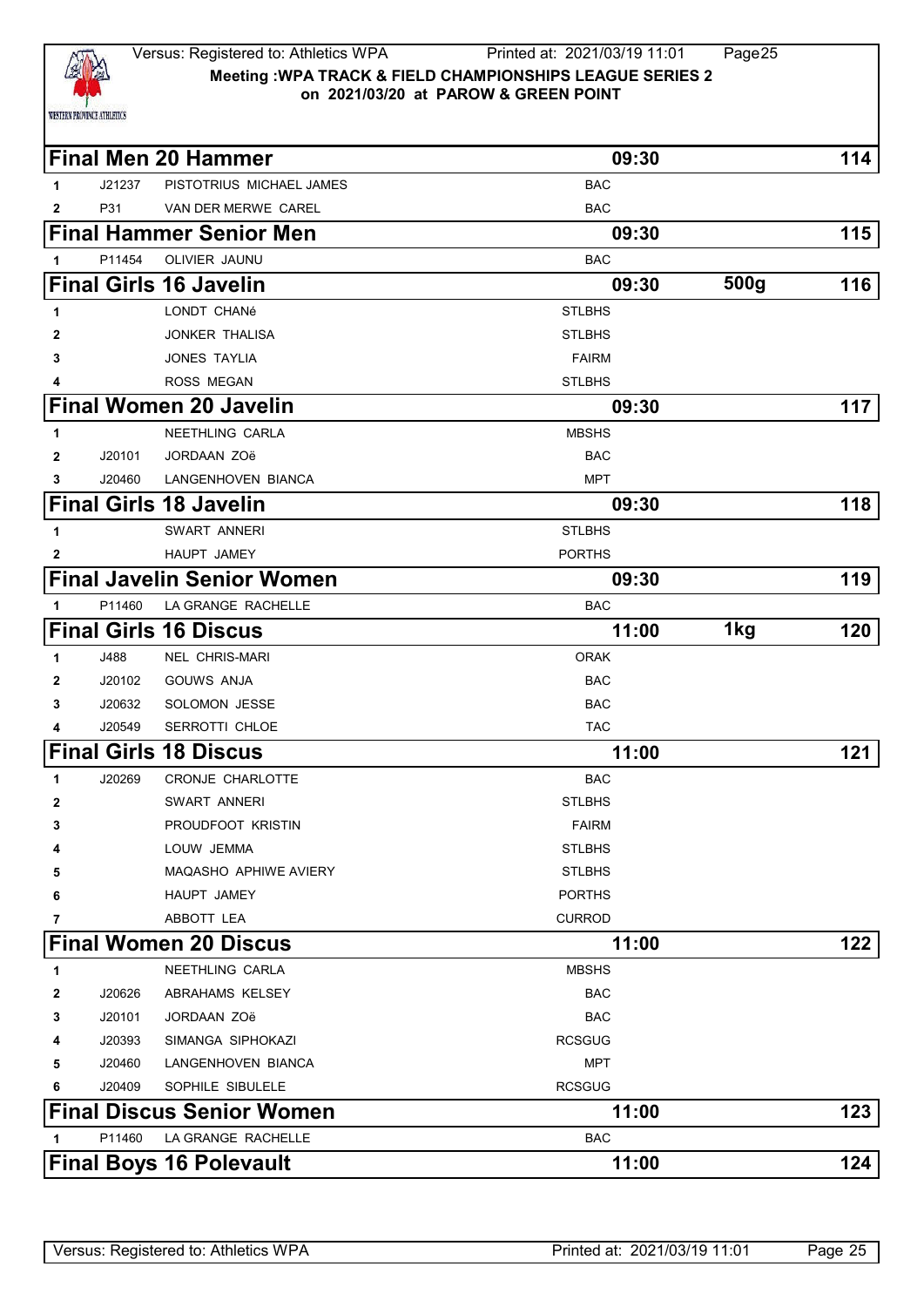

### Versus: Registered to: Athletics WPA Printed at: 2021/03/19 11:01 Page26 **Meeting :WPA TRACK & FIELD CHAMPIONSHIPS LEAGUE SERIES 2 on 2021/03/20 at PAROW & GREEN POINT**

**Final Boys 18 Polevault** 11:00 **125** 

⅂

ヿ

ן

| <b>Final Men 20 Polevault</b> |        |                                   | 11:00         |       | 126 |
|-------------------------------|--------|-----------------------------------|---------------|-------|-----|
| 1                             | J20703 | YON DIONDRE                       | <b>SPAC</b>   |       |     |
| $\mathbf{2}$                  | J20702 | <b>WEASELS JESSE</b>              | <b>SPAC</b>   |       |     |
| 3                             | J20631 | SOLOMON JADéN                     | <b>BAC</b>    |       |     |
|                               |        | <b>Final Polevault Senior Men</b> | 11:00         |       | 127 |
| 1                             | P15335 | JONES SAFWAAN                     | <b>SPAC</b>   |       |     |
| $\mathbf{2}$                  | J20155 | FIELD JAMIE                       | <b>ULTRA</b>  |       |     |
| 3                             | P15332 | <b>MARAIS DANIEL</b>              | <b>SPAC</b>   |       |     |
| 4                             | P15333 | <b>URION TROY</b>                 | <b>SPAC</b>   |       |     |
| 5                             | P15337 | <b>BENJAMIN VALESCA</b>           | <b>SPAC</b>   |       |     |
|                               |        | <b>Final Boys 16 Discus</b>       | 12:30         | 1.5kg | 128 |
| $\mathbf{1}$                  | J21241 | JOUBERT MIGAEL                    | <b>BAC</b>    |       |     |
| $\overline{2}$                |        | V WYK HAYDEN                      | PRLVAL        |       |     |
| 3                             |        | <b>KRUGER REUBEN</b>              | <b>DURHS</b>  |       |     |
| 4                             |        | VAN HEERDEN ULRICH                | <b>STLBHS</b> |       |     |
|                               |        | <b>Final Boys 18 Discus</b>       | 12:30         |       | 129 |
|                               |        |                                   |               |       |     |
| 1                             |        | <b>BLIGNAUT LUCAS</b>             | <b>MBSHS</b>  |       |     |
| $\mathbf{2}$                  | J20956 | DAVIDS MUBAARIK                   | <b>ITHEKO</b> |       |     |
| 3                             |        | <b>BURGESS JORDAN</b>             | <b>TYGHS</b>  |       |     |
| 4                             |        | <b>RANFT JUSTIN</b>               | <b>VELOC</b>  |       |     |
| 5                             | P20490 | JOUBERT WESSEL                    | <b>BAC</b>    |       |     |
| 6                             | J20164 | ARENDSE JARRED                    | ULTRA         |       |     |
|                               |        | <b>Final Men 20 Discus</b>        | 12:30         |       | 130 |
| $\mathbf{1}$                  | J20703 | YON DIONDRE                       | <b>SPAC</b>   |       |     |
| $\mathbf{2}$                  | J20631 | SOLOMON JADÉN                     | <b>BAC</b>    |       |     |
| 3                             | J20702 | <b>WEASELS JESSE</b>              | <b>SPAC</b>   |       |     |
| 4                             | J20430 | NELSON HENDRIK DANIEL (NIEL)      | <b>BAC</b>    |       |     |
|                               |        | <b>Final Discus Senior Men</b>    | 12:30         |       | 131 |
| $\mathbf{1}$                  | P3244  | <b>WIENER SHUKRI</b>              | <b>PINEAC</b> |       |     |
| $\mathbf{2}$                  | J20155 | <b>FIELD JAMIE</b>                | <b>ULTRA</b>  |       |     |

J20956 DAVIDS MUBAARIK **ITHEKO** 

|              |                 | <b>Final Girls 18 Polevault</b>   | 13:00         |       | 133 |
|--------------|-----------------|-----------------------------------|---------------|-------|-----|
|              |                 | <b>Final Girls 16 Polevault</b>   | 13:00         |       | 132 |
| 7            | P <sub>13</sub> | DE JAGER MARCELLE                 | <b>CPUT</b>   |       |     |
| 6            | P15337          | <b>BENJAMIN VALESCA</b>           | <b>SPAC</b>   |       |     |
| 5            | P15332          | <b>MARAIS DANIEL</b>              | <b>SPAC</b>   |       |     |
| 4            | P15333          | <b>URION TROY</b>                 | <b>SPAC</b>   |       |     |
| 3            | P15335          | JONES SAFWAAN                     | <b>SPAC</b>   |       |     |
| 2            | J20155          | FIELD JAMIE                       | <b>ULTRA</b>  |       |     |
| 1            | P3244           | WIENER SHUKRI                     | <b>PINEAC</b> |       |     |
|              |                 | <b>Final Discus Senior Men</b>    | 12:30         |       | 131 |
| 4            | J20430          | NELSON HENDRIK DANIEL (NIEL)      | <b>BAC</b>    |       |     |
| 3            | J20702          | <b>WEASELS JESSE</b>              | <b>SPAC</b>   |       |     |
| $\mathbf{2}$ | J20631          | SOLOMON JADéN                     | <b>BAC</b>    |       |     |
| 1            | J20703          | YON DIONDRE                       | <b>SPAC</b>   |       |     |
|              |                 | <b>Final Men 20 Discus</b>        | 12:30         |       | 130 |
| 6            | J20164          | ARENDSE JARRED                    | <b>ULTRA</b>  |       |     |
| 5            | P20490          | <b>JOUBERT WESSEL</b>             | <b>BAC</b>    |       |     |
| 4            |                 | RANFT JUSTIN                      | <b>VELOC</b>  |       |     |
| 3            |                 | <b>BURGESS JORDAN</b>             | <b>TYGHS</b>  |       |     |
| $\mathbf{2}$ | J20956          | DAVIDS MUBAARIK                   | <b>ITHEKO</b> |       |     |
| 1            |                 | <b>BLIGNAUT LUCAS</b>             | <b>MBSHS</b>  |       |     |
|              |                 | <b>Final Boys 18 Discus</b>       | 12:30         |       | 129 |
| 4            |                 | VAN HEERDEN ULRICH                | <b>STLBHS</b> |       |     |
| 3            |                 | KRUGER REUBEN                     | <b>DURHS</b>  |       |     |
| 2            |                 | V WYK HAYDEN                      | PRLVAL        |       |     |
| 1            | J21241          | <b>JOUBERT MIGAEL</b>             | <b>BAC</b>    |       |     |
|              |                 | <b>Final Boys 16 Discus</b>       | 12:30         | 1.5kg | 128 |
| 5            | P15337          | <b>BENJAMIN VALESCA</b>           | <b>SPAC</b>   |       |     |
| 4            | P15333          | <b>URION TROY</b>                 | <b>SPAC</b>   |       |     |
| 3            | P15332          | <b>MARAIS DANIEL</b>              | <b>SPAC</b>   |       |     |
| 2            | J20155          | FIELD JAMIE                       | <b>ULTRA</b>  |       |     |
| 1            | P15335          | JONES SAFWAAN                     | <b>SPAC</b>   |       |     |
|              |                 | <b>Final Polevault Senior Men</b> | 11:00         |       | 127 |
| 3            | J20631          | SOLOMON JADéN                     | <b>BAC</b>    |       |     |
| $\mathbf{2}$ | J20702          | <b>WEASELS JESSE</b>              | <b>SPAC</b>   |       |     |

|--|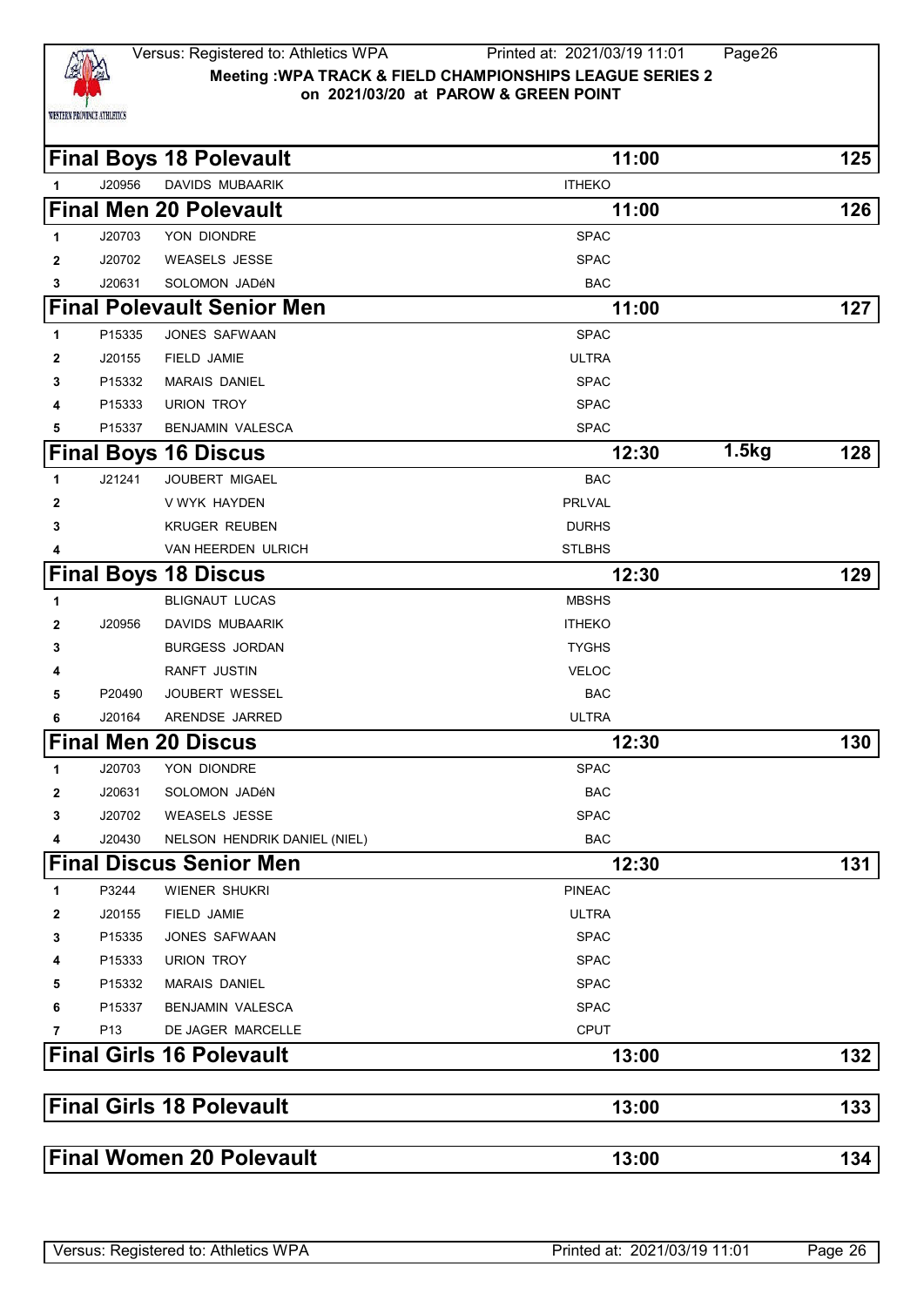

|              |                | <b>Final Polevault Senior Women</b> | 13:00         |                   | 135 |
|--------------|----------------|-------------------------------------|---------------|-------------------|-----|
|              |                | <b>Final Girls 16 Hammer</b>        | 14:00         | 3kg               | 136 |
| 1            | J488           | <b>NEL CHRIS-MARI</b>               | <b>ORAK</b>   |                   |     |
| 2            | J20549         | SERROTTI CHLOE                      | <b>TAC</b>    |                   |     |
|              |                | <b>Final Girls 18 Hammer</b>        | 14:00         |                   | 137 |
| 1            | J20269         | CRONJE CHARLOTTE                    | <b>BAC</b>    |                   |     |
| $\mathbf{2}$ | J21242         | <b>SMIT CARLI</b>                   | <b>BAC</b>    |                   |     |
| 3            | J20426         | OOSTHUIZEN ANJA                     | <b>BAC</b>    |                   |     |
|              |                | <b>Final Women 20 Hammer</b>        | 14:00         |                   | 138 |
| 1            |                | HICKMAN MIKAYLA                     | <b>BAC</b>    |                   |     |
| 2            | J406           | <b>BOTHA MARLI</b>                  | <b>STELAC</b> |                   |     |
| 3            | J310           | PRINS ANJA                          | <b>BAC</b>    |                   |     |
|              |                | <b>Final Hammer Senior Women</b>    | 14:00         |                   | 139 |
| 1            | P21            | <b>SMIT KAYLA</b>                   | <b>BAC</b>    |                   |     |
|              |                | <b>Final Boys 16 Javelin</b>        | 14:00         | $\overline{7}00g$ | 140 |
| 1            |                | PRETORIUS RUBEN                     | <b>STLBHS</b> |                   |     |
|              |                | <b>Final Boys 18 Javelin</b>        | 14:00         |                   | 141 |
| 1            |                | <b>FERREIRA MARCO</b>               | <b>STLBHS</b> |                   |     |
| 2            |                | RANFT JUSTIN                        | <b>VELOC</b>  |                   |     |
| 3            | J20956         | DAVIDS MUBAARIK                     | <b>ITHEKO</b> |                   |     |
| 4            | J20164         | ARENDSE JARRED                      | <b>ULTRA</b>  |                   |     |
|              |                | <b>Final Men 20 Javelin</b>         | 14:00         |                   | 142 |
| 1            | J20702         | <b>WEASELS JESSE</b>                | <b>SPAC</b>   |                   |     |
| 2            | J21243         | DU BOIS JOHAN GUSTAVE               | <b>BAC</b>    |                   |     |
| 3            |                | BOTHA AXSEL                         | <b>MBSHS</b>  |                   |     |
| 4            | J20703         | YON DIONDRE                         | <b>SPAC</b>   |                   |     |
| 5            | J20631         | SOLOMON JADÉN                       | <b>BAC</b>    |                   |     |
|              |                | <b>Final Javelin Senior Men</b>     | 14:00         |                   | 143 |
| 1            | J20155         | FIELD JAMIE                         | <b>ULTRA</b>  |                   |     |
| 2            | P15335         | JONES SAFWAAN                       | <b>SPAC</b>   |                   |     |
| 3            | P <sub>5</sub> | VAN ROOYEN ROCCO BOSMAN             | <b>BAC</b>    |                   |     |
| 4            | P15333         | <b>URION TROY</b>                   | <b>SPAC</b>   |                   |     |
| 5            | P15332         | <b>MARAIS DANIEL</b>                | <b>SPAC</b>   |                   |     |
| 6            | P11218         | JOSHUA NURDEEN                      | <b>UWC</b>    |                   |     |
| 7            |                | PARRISH SHERMAN                     | <b>BAC</b>    |                   |     |
| 8            | P15337         | <b>BENJAMIN VALESCA</b>             | <b>SPAC</b>   |                   |     |
| 9            | P13            | DE JAGER MARCELLE                   | <b>CPUT</b>   |                   |     |
|              |                | <b>Final 10000m Senior Women</b>    | 19:00         |                   | 144 |
| 1            | P7761          | NQAYI MANDISA                       | <b>RCSGUG</b> |                   |     |
|              |                | Final 10000m Senior Men             | 19:00         |                   | 145 |
| 1            |                | FIGLAN THEMBELANI                   | <b>NEDBNK</b> |                   |     |
| 2            | P8241          | MADIKIZELA SIBUSISO                 | <b>AAC</b>    |                   |     |
| 3            | J20399         | NAM CWANGCO                         | <b>RCSGUG</b> |                   |     |